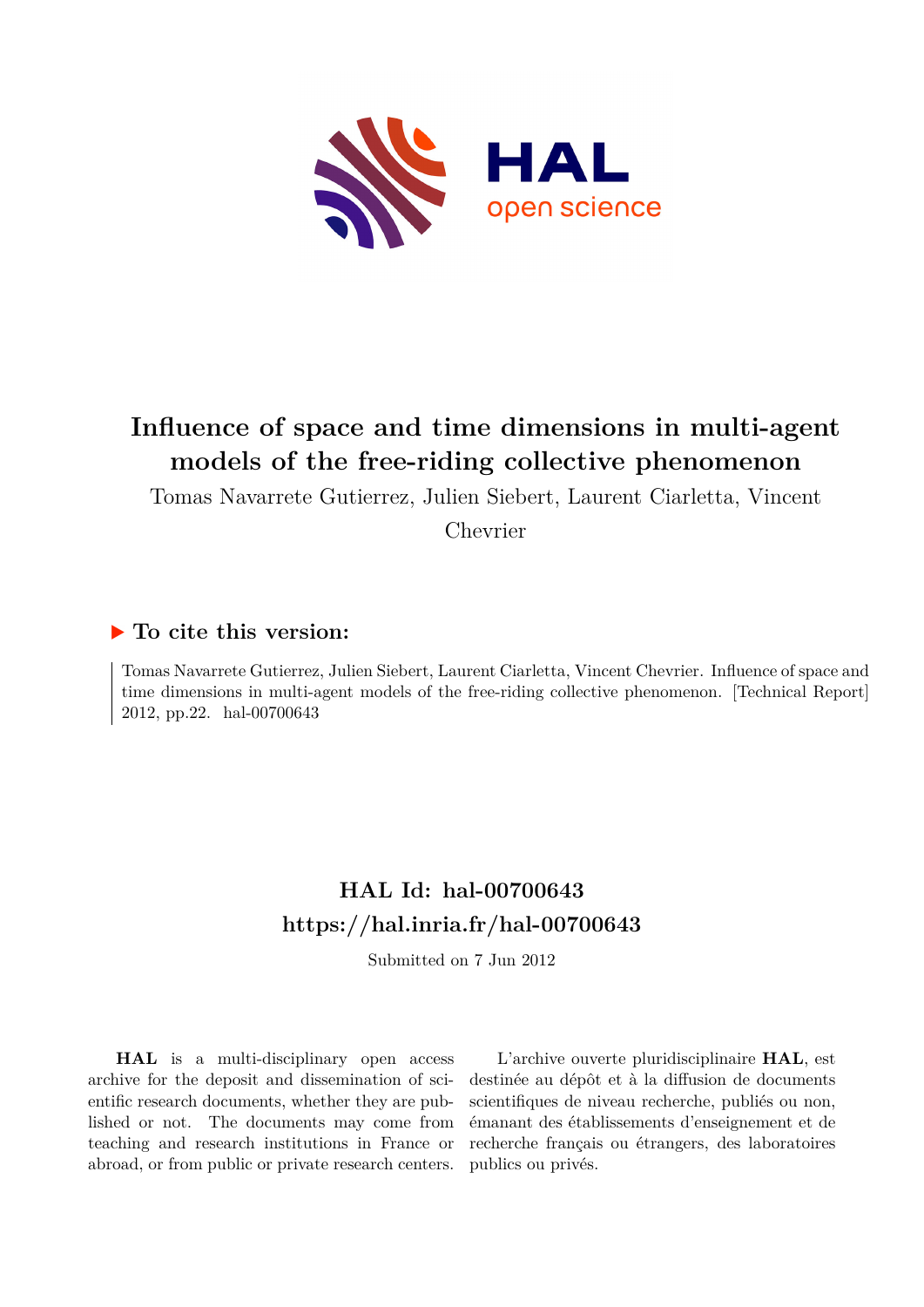# <span id="page-1-0"></span>Influence of space and time dimensions in multi-agent models of the free-riding collective phenomenon

Tomas NAVARRETE GUTIERREZ<sup>a b</sup> and Julien SIEBERT and Laurent CIARLETTA and Vincent CHEVRIER LORIA LORIA - Campus Scientifique BP 239 - 54506 Vandœuvre les Nancy cedex France

<sup>a</sup>Corresponding Author. tomas.navarrete@loria.fr  $b$ Telephone / Fax number:  $+33383592095$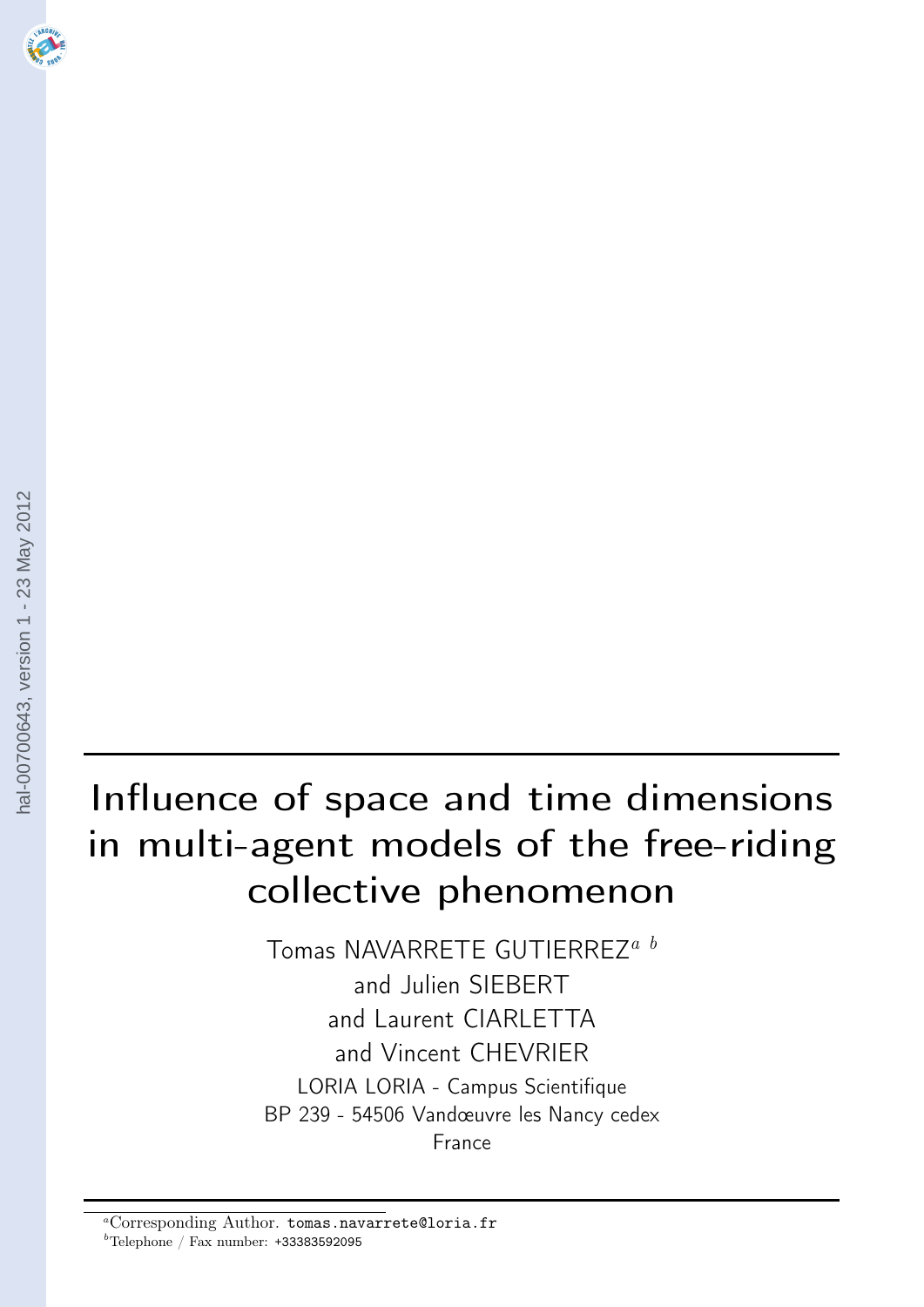## Influence of space and time dimensions in multi-agent models of the free-riding collective phenomenon

Tomas NAVARRETE GUTIERREZ Julien SIEBERT Laurent CIARLETTA Vincent CHEVRIER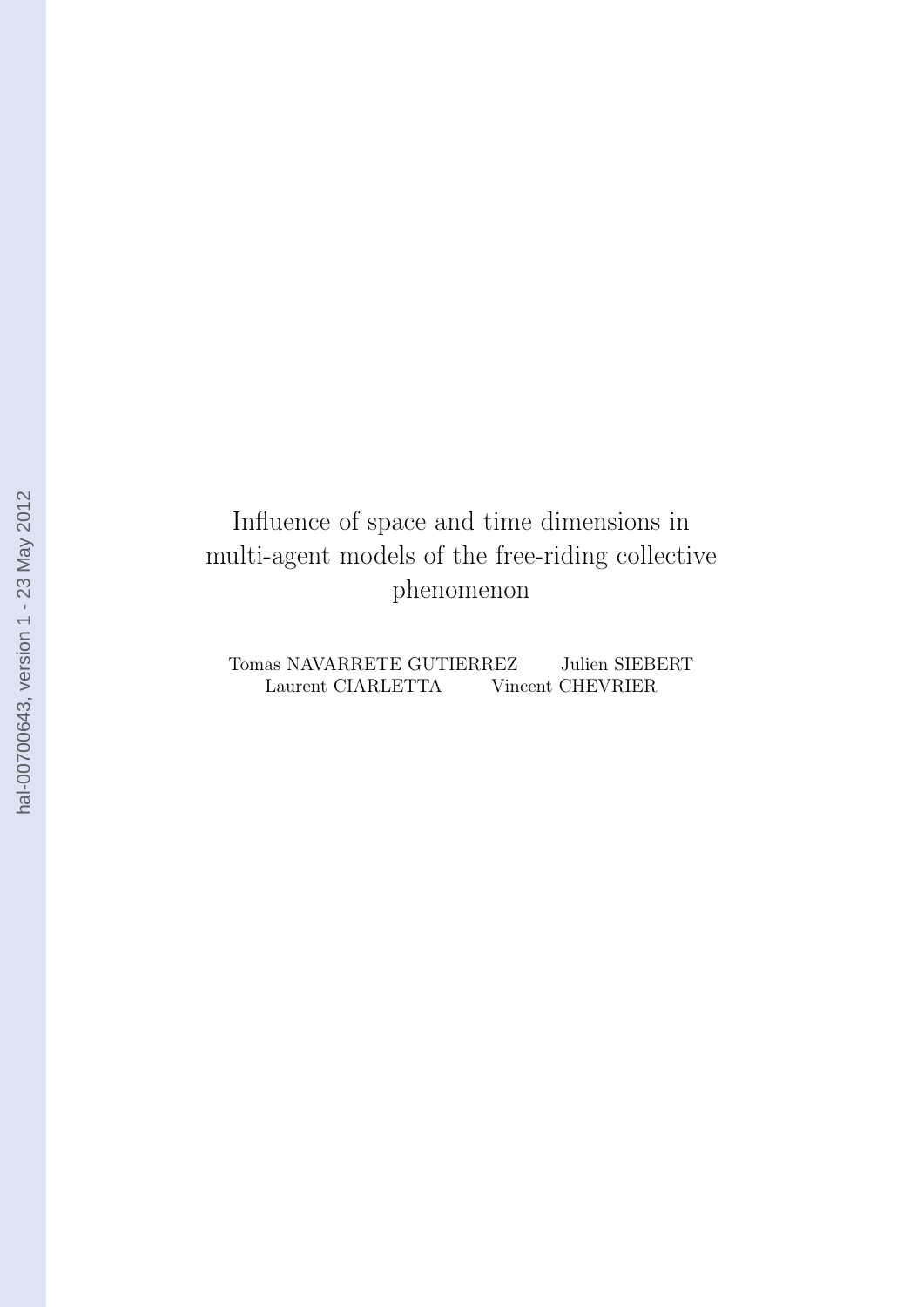#### Abstract

This report discusses how considering spatial and temporal dimensions at the modelling stage may have an influence on the outcome of the study in collective phenomena. We compared different models built on the same initial individual behaviour hypothesis of one collective phenomenon known as "free-riding" (that can be observed in peer-to-peer file sharing networks). Those models are conceived to answer questions related to the convergence and stabilization of the sharing behaviour of the users in those networks, where the non-cooperative behaviour of a subset of users may lead to the collapse of the entire network. Building up from this same individual behaviour, we study one global analytical model and four multi-agent models, the latter ones adding space and time dimensions, which are rarely seen in the literature discussing aggregated models of the collective phenomenon in question. After discussing the a priori and the experimental conditions under which the models are equivalent, we show that the same individual decision algorithm can lead to contradictory information and results.

Keywords: simulation, multi-agent simulation, behavioural models, multiple models, collective phenomena, free-riding, peer-topeer.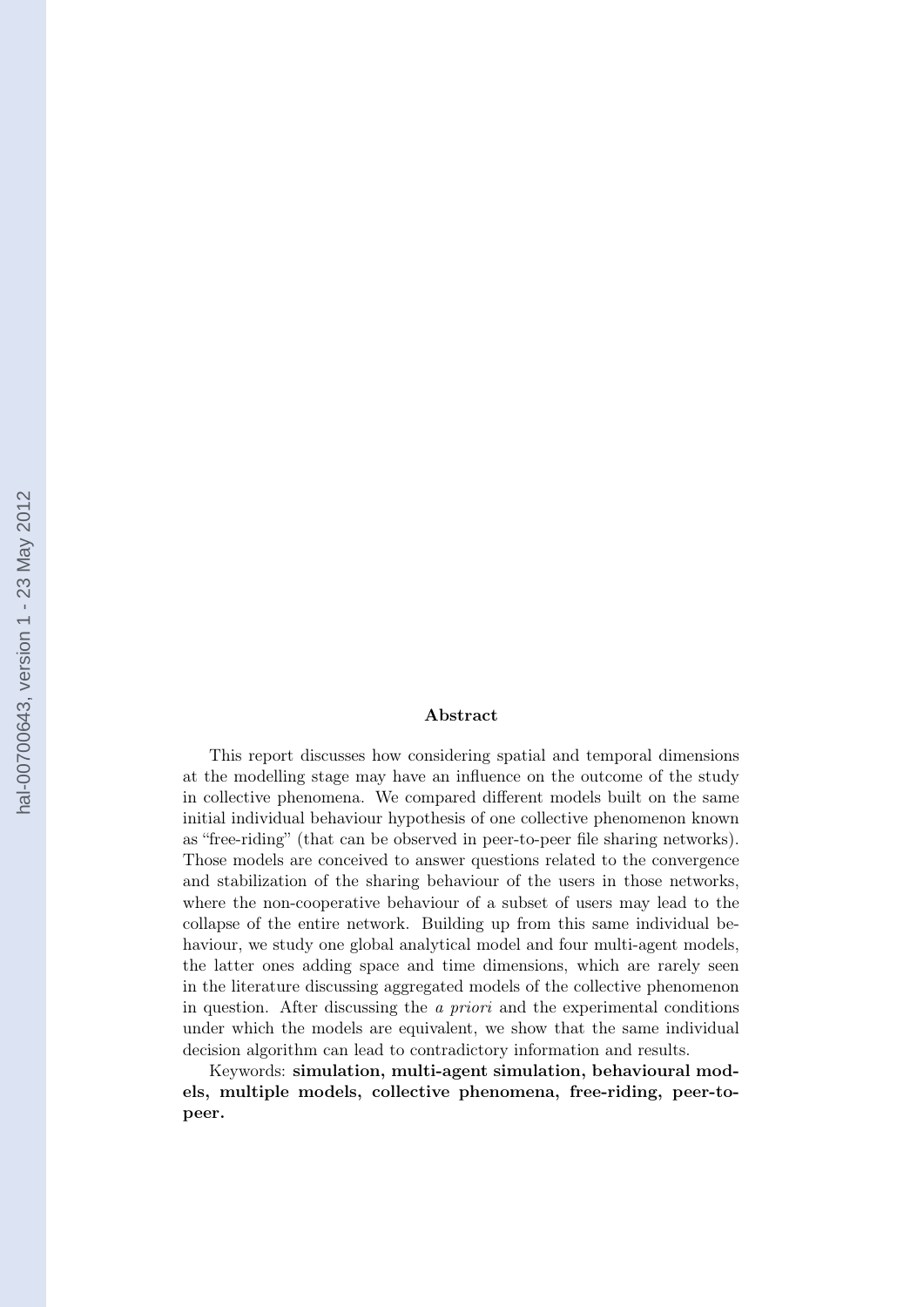## Introduction

Collective phenomena result from the interactions of individuals in a system. That is, it is not determined by one single individual.

Multi-agent models have been recently used in different disciplines such as ecology, sociology and economics to study collective phenomena [\(Grimm and](#page-20-0) [Railsback, 2005\)](#page-20-0),[\(Goldstone and Janssen, 2005\)](#page-20-0),[\(Macal and North, 2010\)](#page-20-0). This modelling paradigm is appropriate [\(Ferber, 1999;](#page-20-0) [Phan and Amblard,](#page-21-0) [2007\)](#page-21-0) for simulating complex distributed systems, such as collective phenomena because it permits to include individual level descriptions and to study the collective level behaviour of the system.

A multi-agent model can be used to answer questions at the individual level as well as at the global level. Given the computational nature of the multi-agent paradigm, multi-agent models have to be simulated in order to answer the questions.

It is common practice to establish a multi-agent model by defining the individual behaviour of the participants of the system being modelled as well as the environment of the model. Usually, hypotheses concerning the behaviour of the agents are carefully stated. However, when the interactions among the agents of the model are not clearly stated, in terms of time and space for example, the answers given by the model might be partial or biased.

We present a study case where one same behavioural hypothesis is implemented in different multi-agent models and show that the answers given by the different models are not always compatible.

Our study case takes place in the context of free-riding, a collective phenomenon present in peer-to-peer file sharing networks. The models of the phenomenon used, are meant to answer questions pertaining the convergence and stabilization of the system. The remainder of the report is structured as follows. The next section deals with the modelling of collective phenomena. Section "[Modelling free-riding"](#page-7-0) details the five proposed models. These models are then compared in terms of the answers they give. Finally, we highlight the cases where these answers are compatible or contradictory from the point of view of the models and of simulation.

## Modelling collective phenomena

#### Modelling

A model is a simplified representation of a phenomenon. As [Minsky](#page-21-0) says [\(1965\)](#page-21-0), a model exists as long as we can answer to certain questions regarding the modelled object by observation and manipulation of the model. The role of the the model creator is thus as important as that of model itself, because before creating a model, the questions that it should answer should be defined. We are here interested in the influence of taking into consideration,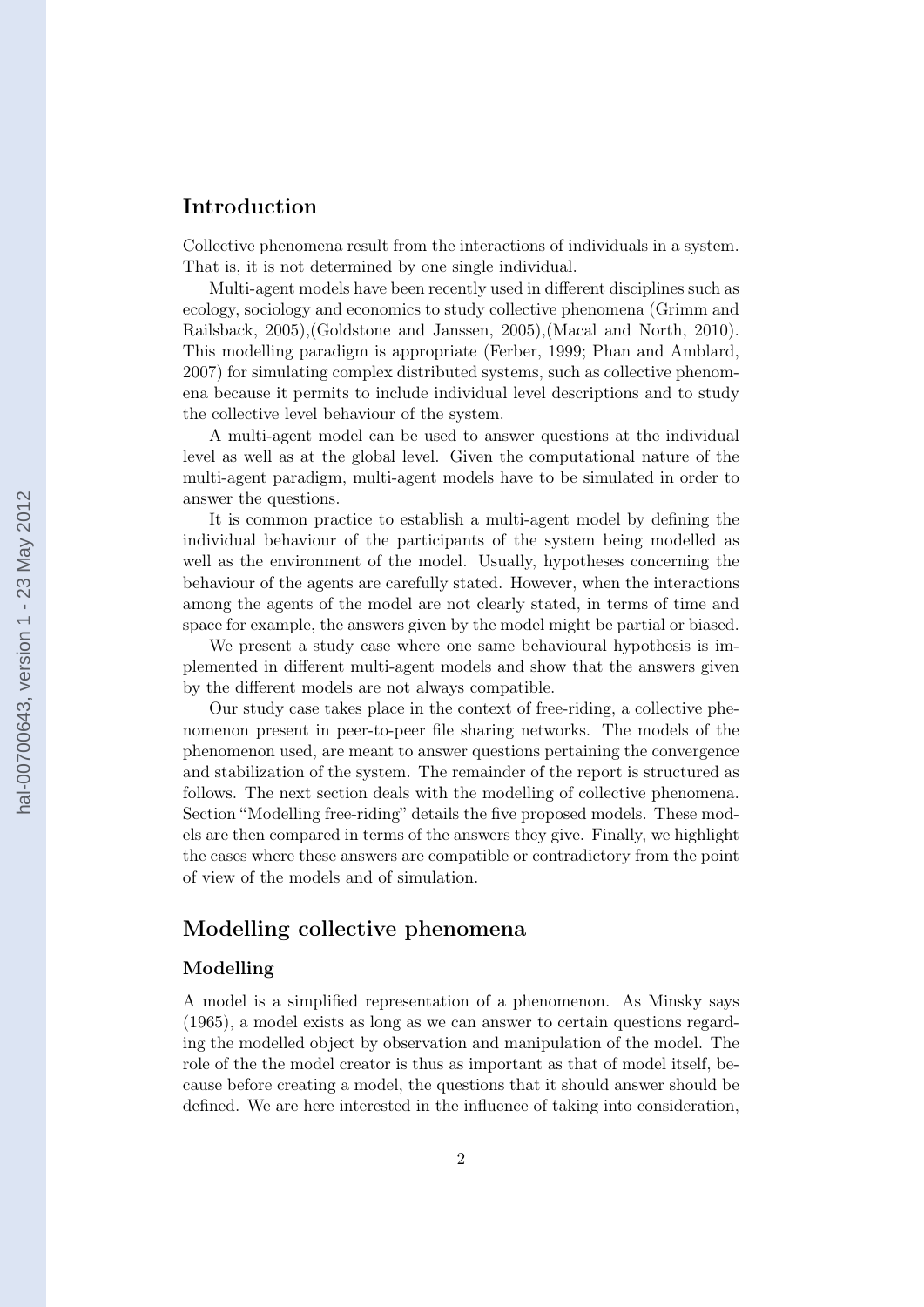or not, certain dimensions when creating a model regarding the questions to be asked to the model.

Our study takes place within the domain of collective phenomena. We specifically centre our attention on phenomena where none of the components of the system can fully perceive the whole system and where the set of individual behaviours and interactions between the participants produces a global outcome or a collective behaviour. These systems are characterized at least by two levels of description. The first one, the individual level, is focuses on the behaviours of the entities in the system and their interactions. The second one is associated to the behaviour of the whole system. Specifically speaking, two categories of models can be used to study collective phenomena.

#### Analytical models

Analytical models (also known as equation-based, aggregated) offer a description of the phenomenon based on macroscopic parameters. They describe the variation of these parameters in terms of time. They are intended to explain the global dynamics of the phenomenon focusing only on a global and average behaviour.

Depending on the type of equations, they can be mathematically solved (for example in case of convergence of values towards a fixed point), or their solution can be found using iterative numerical calculus methods. However, it is not always possible to find a solution or, the solution implies deeply simplifying hypotheses. Moreover, by definition, analytical models lack of the individual dimension.

#### Multi-Agent models

Multi-agent models provide concepts to describe collective phenomena as a set of agents that interact via their environment. Agents are autonomous (there is no central entity that dictates their behaviour) and they have limited perception of their neighbourhood (no global information). Within this approach, the global dynamics of a system, at the macroscopic level is the outcome of the interaction of the agenst, described at the microscopic level. Because of their explanatory abilities, they are good candidates to study the influence of local behaviour on the global outcome [\(Parunak et al., 1998\)](#page-21-0). By limiting the perception of agents, by using heterogeneous behaviour in time, we can modulate the space and time representation and study the influence of these choices by comparing system outcomes.

### Time and space dimensions in modelling

Work has been done to point out the influence of the choices made regarding time and space dimensions on the simulation results. Such choices make the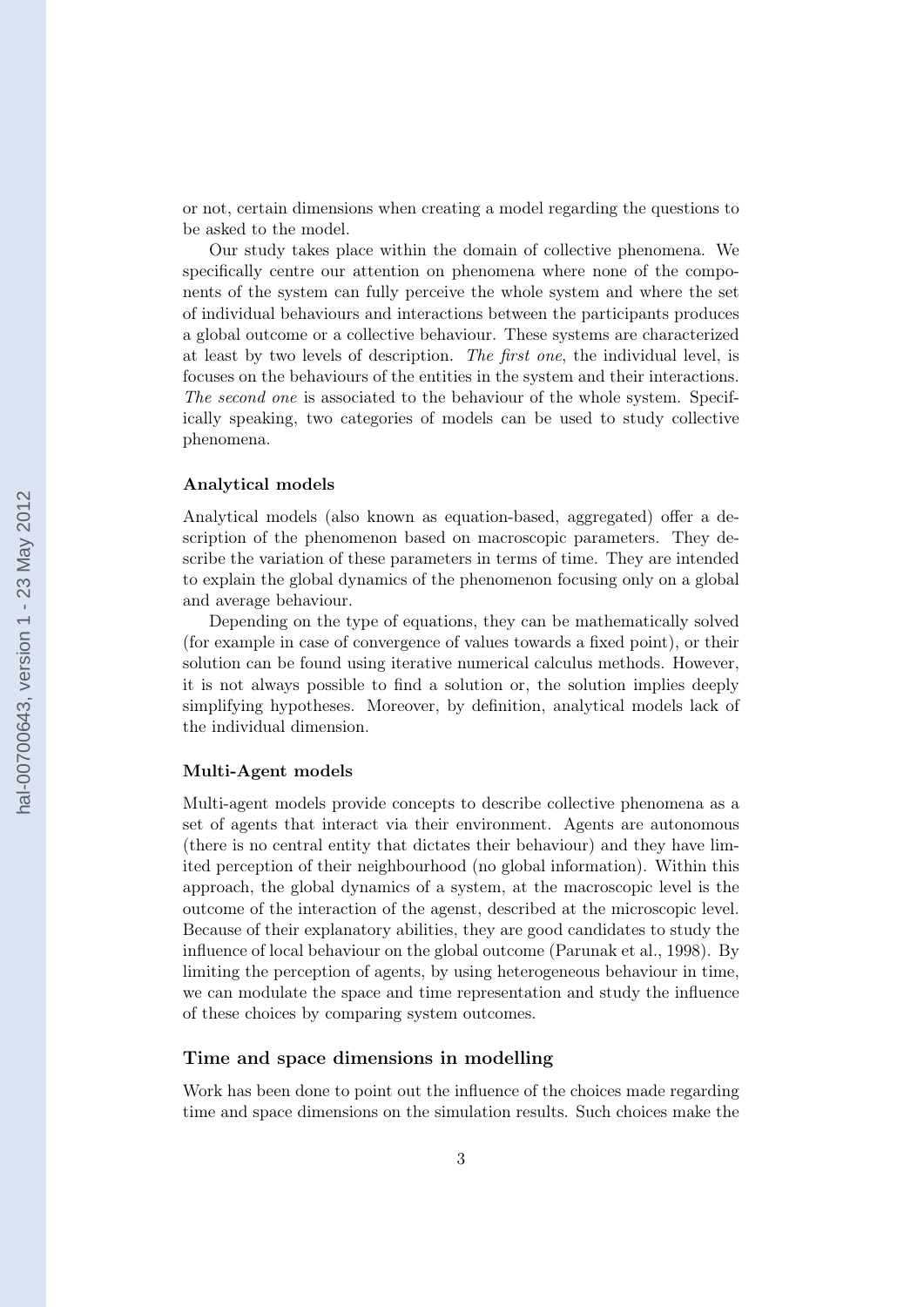results different in a significant way. Regarding the time dimension, [\(Hu](#page-20-0)[berman and Glance, 1993\)](#page-20-0) have demonstrated, within the framework of the prisoner dilemma, that the results of the simulations concerning cooperation can be very different depending on the way decisions are taken (synchronous or not). The work of [\(Axtell, 2001\)](#page-19-0) is centred on the modelling of the topology of interactions and on the way to update different multi-agent systems. It shows significant differences on a study of the moment to retire from work, when the space model is a lattice, a random graph or a small-world graph.

[\(Kittock, 1993\)](#page-20-0) studied the emergence of social conventions within multiagent systems. By adding a space dimension he found that the global structure of a multi-agent system has an important influence on the evolution of the system. Within the same context, the work of [\(Shoham and Ten](#page-21-0)[nenholtz, 1997\)](#page-21-0) demonstrated that increasing the update frequency of the agents slows down the convergence. More recent work within the same context have demonstrated that the structure of a multi-agent system has an influence on the evolution of social conventions. For example, [\(Delgado,](#page-19-0) [2002\)](#page-19-0) has found that emergence is more efficient when the agents are organised in a complex graph (either small-world or scale-free) rather than in an equivalent regular graph with the same amount of edges per vertex. [\(Sen](#page-21-0) [and Sen, 2010; Villatoro et al., 2011\)](#page-21-0) consider different topologies in a study of speed of convergence of norms in social networks. [\(Mitchell et al., 2006\)](#page-21-0) have demonstrated that spatial coevolution performs noticeably better than other evolutionary methods in non trivial learning tasks.

The way to handle time evolution, whether it is asynchronism in cellular automata [\(Cornforth et al., 2005\)](#page-19-0), the choice of conflict resolution in a simple multi-agent system [\(Fatès and Chevrier, 2010\)](#page-19-0) or the way to execute updates in an energetic profile study [\(Caron-Lormier et al., 2008\)](#page-19-0), has also an influence on the qualitative as well as quantitative results of simulation. [\(Chevaillier et al., 2009\)](#page-19-0) present a list of different sources of biases (regarding the differences in the results of a simulation) in terms of time and space discretization within the framework of a multi-agent model of an ecosystem.

All these studies demonstrate that the collective behaviour may be different depending on the choices made regarding the time and space dimensions, while keeping the individual behaviour unchanged. Hence, the collective behaviour produced by a system may be influenced by the modelling choices and not only depend on the individual behaviour.

In this report we show that models of different natures (analytical and multi-agent), with or without modelling hypotheses about time and space dimensions, can provide results compatible or contradictory according to the ranges of parameters.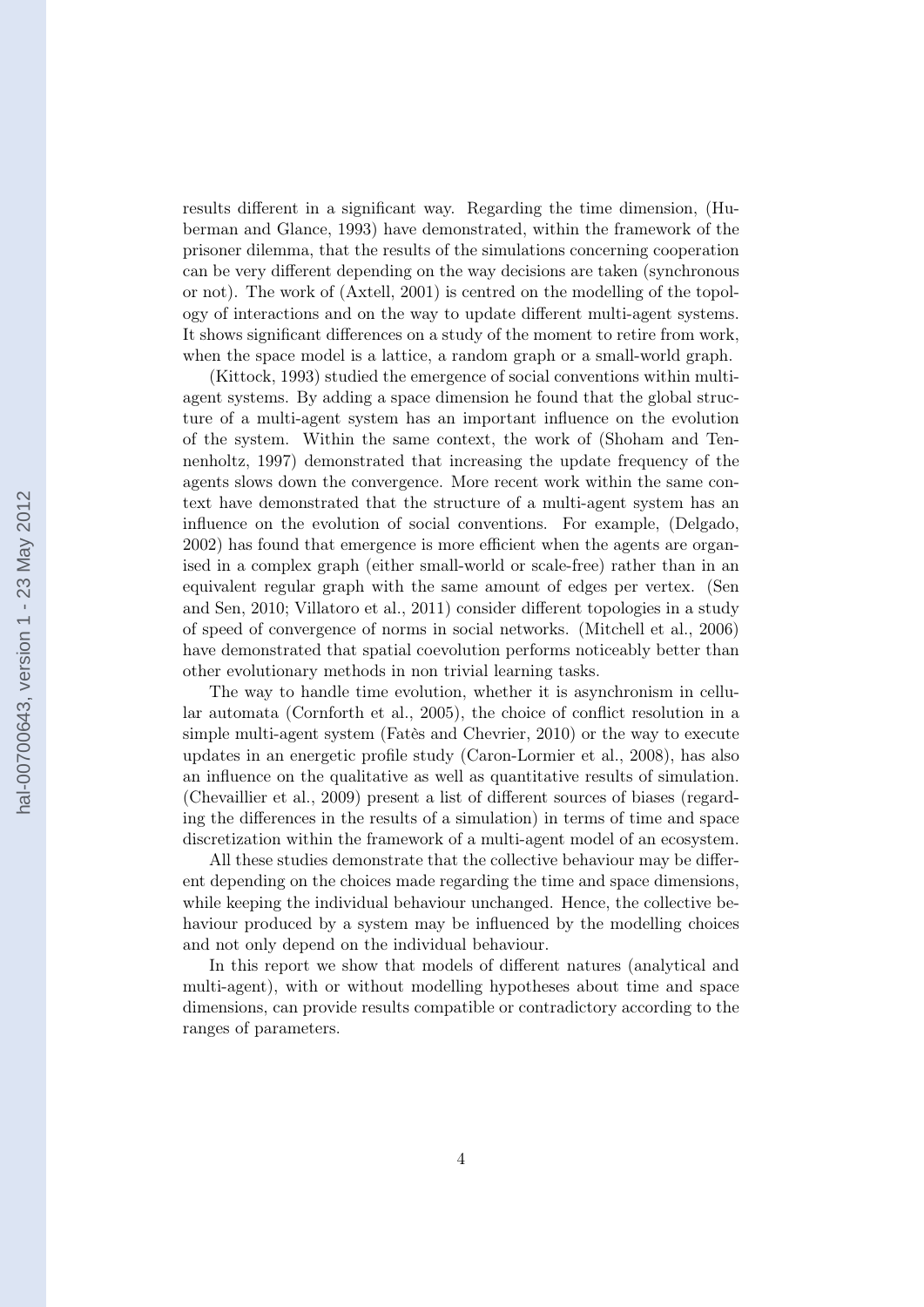## <span id="page-7-0"></span>Study case: the free-riding phenomenon

In a system attempting to fulfil its objectives mainly by the organized cooperation between all the stakeholders, a free-rider is a participant that refuses to cooperate. Thus obtaining the expected benefit from participating in the system without collaborating is called free-riding. We concentrate on free-riding in peer-to-peer (p2p) file sharing networks.

Free-riding in a p2p file sharing network means downloading files while not sharing any. Extensive presence of free-riders in a network can degrade its performance up to the point of rendering it useless. [\(Ramaswamy and Liu,](#page-21-0) [2003\)](#page-21-0) and [\(Ge et al., 2003\)](#page-20-0) are some of the first to begin to investigate the effects of free-riders on network performance, although the presence of the phenomenon was first reported in year [2000](#page-19-0) [\(Adar and Huberman, 2000\)](#page-19-0). Most of the existing models are based on game theory as can be seen in: [\(Vassilakis and Vassalos, 2007;](#page-21-0) [Jian and MacKie-Mason, 2008;](#page-20-0) [Yusuke et al.,](#page-22-0) [2010;](#page-22-0) [Hua et al., 2011\)](#page-20-0).

There is one characteristic common to all those models (given their global nature): they do not take into consideration network related aspects as the topology, churn, heterogeneity of the participants, latency of connections, etc.; and they do not include heterogeneous behaviours of users. Multiagent models answer to the afore mentioned limits and have already been used to model p2p systems [\(Costa-Montenegro et al., 2008;](#page-19-0) [Miralles et al.,](#page-21-0) [2009\)](#page-21-0). Nonetheless, to the best of our knowledge, no previous work has been done to compare different multi-agent models in the context of free-riding as a collective phenomenon.

We want to evaluate the implications of stating hypotheses concerning time and space dimensions in regard to the behaviour of the system. To perform the evaluation, we shall use, besides an analytical model, multiagent models, following a methodology inspired from [\(Parunak et al., 1998\)](#page-21-0).

We shall compare five models built upon the same user behaviour. In order to do this, we take an existing analytical model as basis and we gradually add new dimensions such as time and space.

## Modelling free-riding

#### General aspects

We are interested, within a p2p network, in the amount of users that cooperate. With this in mind, we follow the model proposed by [\(Feldman et al.,](#page-20-0) [2006\)](#page-20-0). We characterise the phenomenon by x the contribution level (the proportion of users that share in the network),  $x_{init}$  and  $x_f$  (respectively the initial contribution level and the final contribution level). The questions that we would like to answer are three: (1) Is the (global) behaviour of the system convergent? which we translate as "is the value of  $x_f$  stable ?", (2)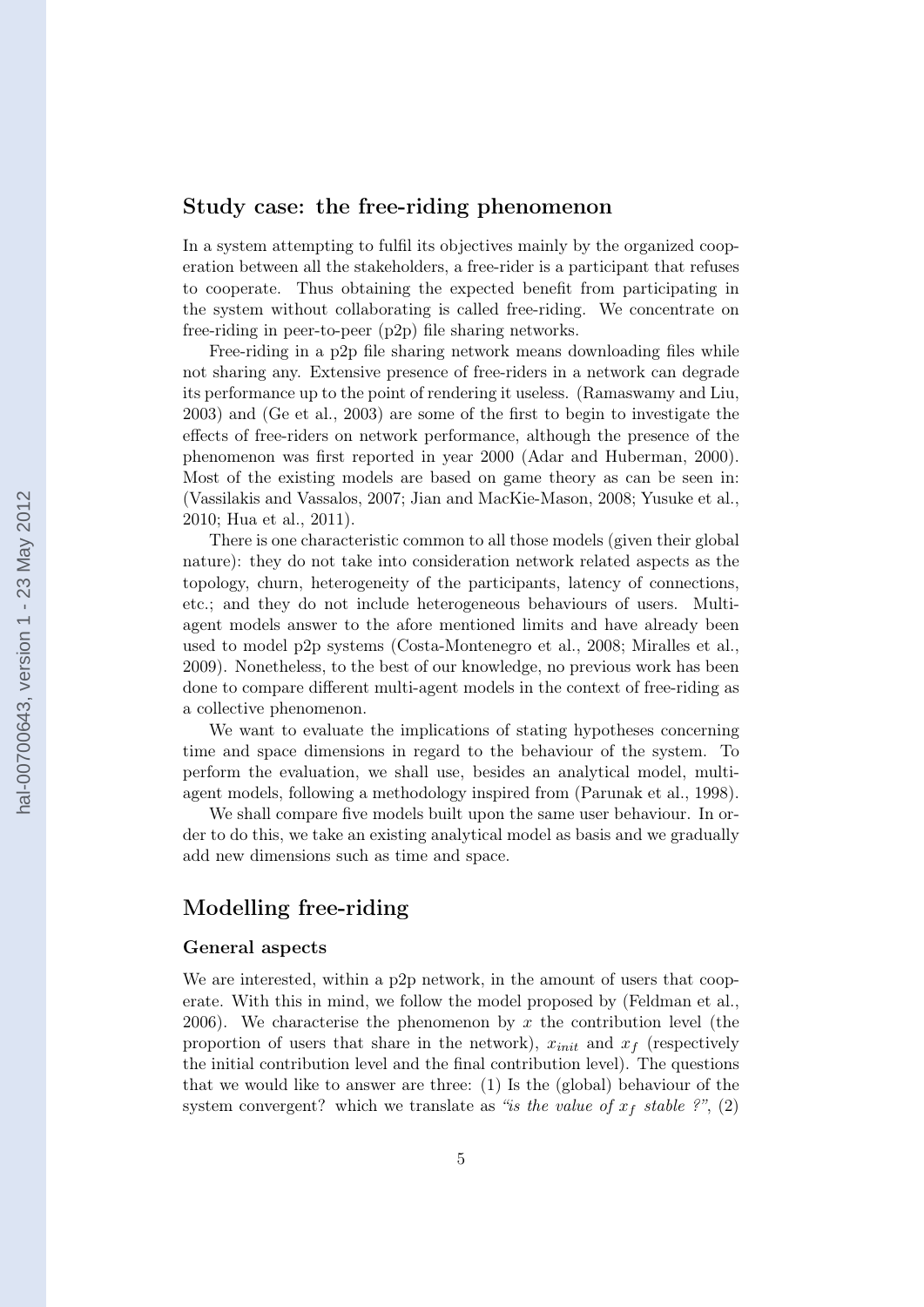In case of stabilisation, what is the value of  $x_f$ ?, (3)Is there a relationship between  $x_{init}$  and  $x_f$ ?

All the models we present here are based on a rational behaviour of the user. A user (i) is characterized by its generosity  $(\theta_i)$  and by its boolean state (sharing) that indicates if the user is sharing or not. A user shares if its generosity  $\theta_i$  is higher or equal to the cost of contributing, given that the cost corresponds to the reciprocal of the contribution level:  $\frac{1}{x}$ . Intuitively speaking, the more users in the network share, the less it costs to share. This decision mechanism is presented in algorithm [1;](#page-1-0) it will be referred to as the agent function " $decide()$ " in the remainder of the report.

| Algorithm 1 Agent decision function |
|-------------------------------------|
| if generosity $\geq cost$ then      |
| $share \leftarrow True$             |
| else                                |
| $share \leftarrow False$            |
| end if                              |

We wish to highlight once more that, even if we add new dimensions to the models, the decision mechanism remains unchanged through the new models. Table [1](#page-11-0) makes a resume of the different dimensions present in the models that we present.

#### Analytical model

Assuming (1) a particular distribution of generosity among the users of the p2p network (the distribution of  $\theta$  is uniform between 0 and a maximum value  $\theta_{max}$ ), (2) a synchronous decision of agents, and (3) a complete perception of the network; it is possible to obtain an exact solution to the corresponding analytical model. The interested reader can consult [\(Feldman et al., 2006\)](#page-20-0) for all the details of the solution.

This analytical solution yields a fixed point dynamics with two attractors:  $x_1$  and  $x_2$ . The final contribution level of the system  $x_f$  with an initial contribution level  $x_{init}$  will be given by:

$$
x_f = \begin{cases} x_1 & \text{if } x_{init} \ge x_2, \\ 0 & \text{if } x_{init} < x_2. \end{cases}
$$

Although the model allows to describe the global dynamics of the system (convergence towards a known value given known initial conditions), there are two important hypotheses in it: it implies a synchronization of the actions between all users and also that all users have "perfect" and "global" knowledge of the system.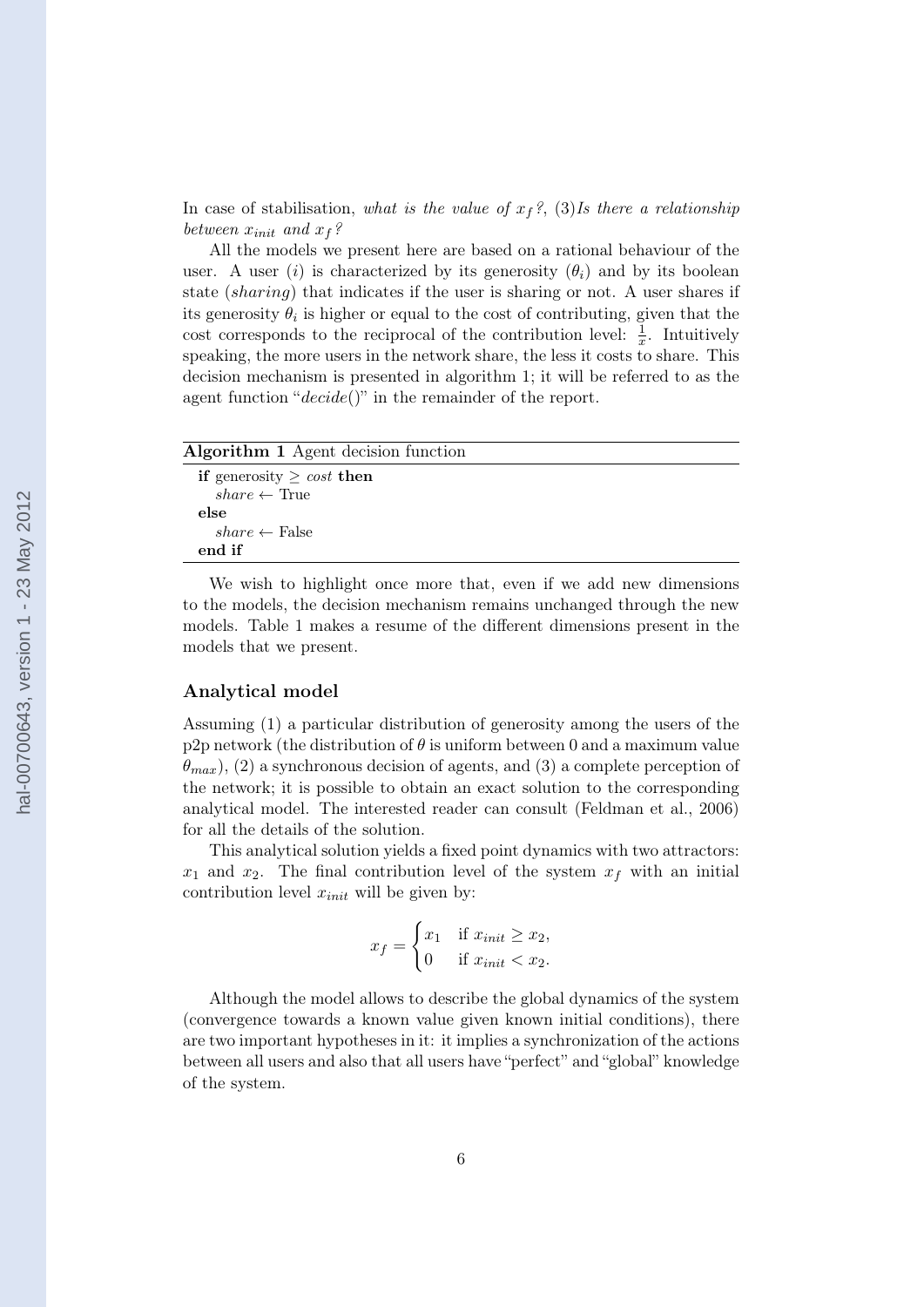#### Multi-agent models

The following models address the afore mentioned dimensions while keeping the same decision function for the agents and the same initial distribution of generosity.

We propose four multi-agent models that allow to take into consideration the following two dimensions:

- 1. Time. A model including a time dimension can describe users that take actions at different moments.
- 2. Space. A network that represents the interactions between users can describe users that estimate the contribution level based on their local perceptions.

In these models, the users are represented by agents and the p2p network is represented by the environment in the model. The agents interact inside the environment that they perceive through the information they obtain from their file sharing client.

#### Iterated model

This model is a direct numerical translation of the analytical model. Here, the users have a full knowledge of the contribution level of the system at any moment and change their state only after all the other users have taken their decision. We have  $N$  agents with an identical decision mechanism who decide in a synchronous manner. This is depicted in algorithm [2](#page-1-0)

| Algorithm 2 Iterated model |  |
|----------------------------|--|
|----------------------------|--|

for all timeStep do  $x \leftarrow \text{calculateGlobalContributionLevel}()$  $\cos t \leftarrow \frac{1}{x}$ for all agent do agent.decide() end for end for

#### Asynchronous model

Within this model, all the participants of the p2p network react at different moments: only a percentage of agents, uniformly and randomly chosen, change their state at each time step. Algorithm [3](#page-1-0) represents this.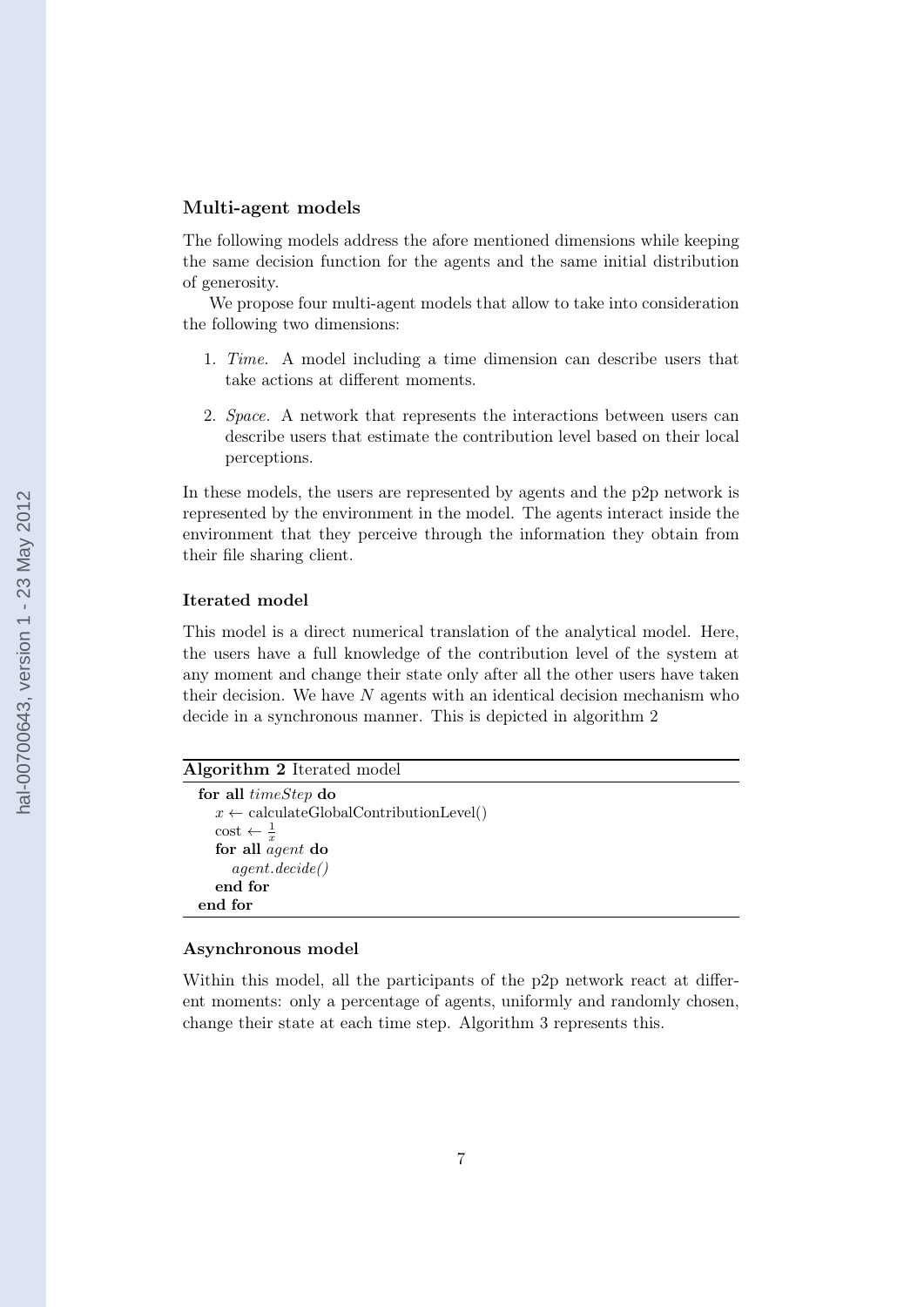#### Algorithm 3 Asynchonous model

```
for all timeStep do
   x \leftarrow \text{calculateGlobalContributionLevel}cost \leftarrow \frac{1}{x}set \leftarrow randomAgentSet()for all agent \in set do
      agent.decide()
   end for
end for
```
#### Topological model

In this model we question the fact that all participants have a perfect and global knowledge of the system. In this model, the users do not have access to the real contribution level and will be forced to estimate it based on their interactions with the other users. In order to realize this, we add a space dimension by organizing the users in a Small-World network [\(Hong,](#page-20-0) [2001; Jovanović et al., 2001;](#page-20-0) [Stutzbach et al., 2008\)](#page-21-0), following the algorithm of [\(Watts and Strogatz, 1998\)](#page-22-0) that enables to create various rich network structures by using only two parameters:  $p$  and  $k$ .

This characteristic enables the analysis of the pertinence of our experiences in regard to the knowledge of the structure of the network by modifying only parameter p.

In this model, before taking the decision, an agent estimates the global contribution level by using what we call "local" contribution level: the proportion of the neighbours of an agent that share. Algorithm [4](#page-1-0) describes this. When an agent estimates the contribution level by taking into consideration only its direct neighbours, we say that it performed an estimation of depth  $d = 1$ . An estimation of depth  $d = 2$  means that, besides its direct neighbours, an agent will take into consideration the direct neighbours of his direct neighbours, and so on for other values of d.

## Algorithm 4 Topological model

| for all <i>timeStep</i> do                                        |
|-------------------------------------------------------------------|
| for all <i>agent</i> do                                           |
| $x \leftarrow \text{calculateLocalContribution}(\text{depth } d)$ |
| $cost \leftarrow \frac{1}{x}$<br>agent.decide()                   |
|                                                                   |
| end for                                                           |
| end for                                                           |
|                                                                   |

### Asynchronous and Topological model

In this model, the agents perceive in a local manner (from a topological point of view) the information elements necessary to take the decision and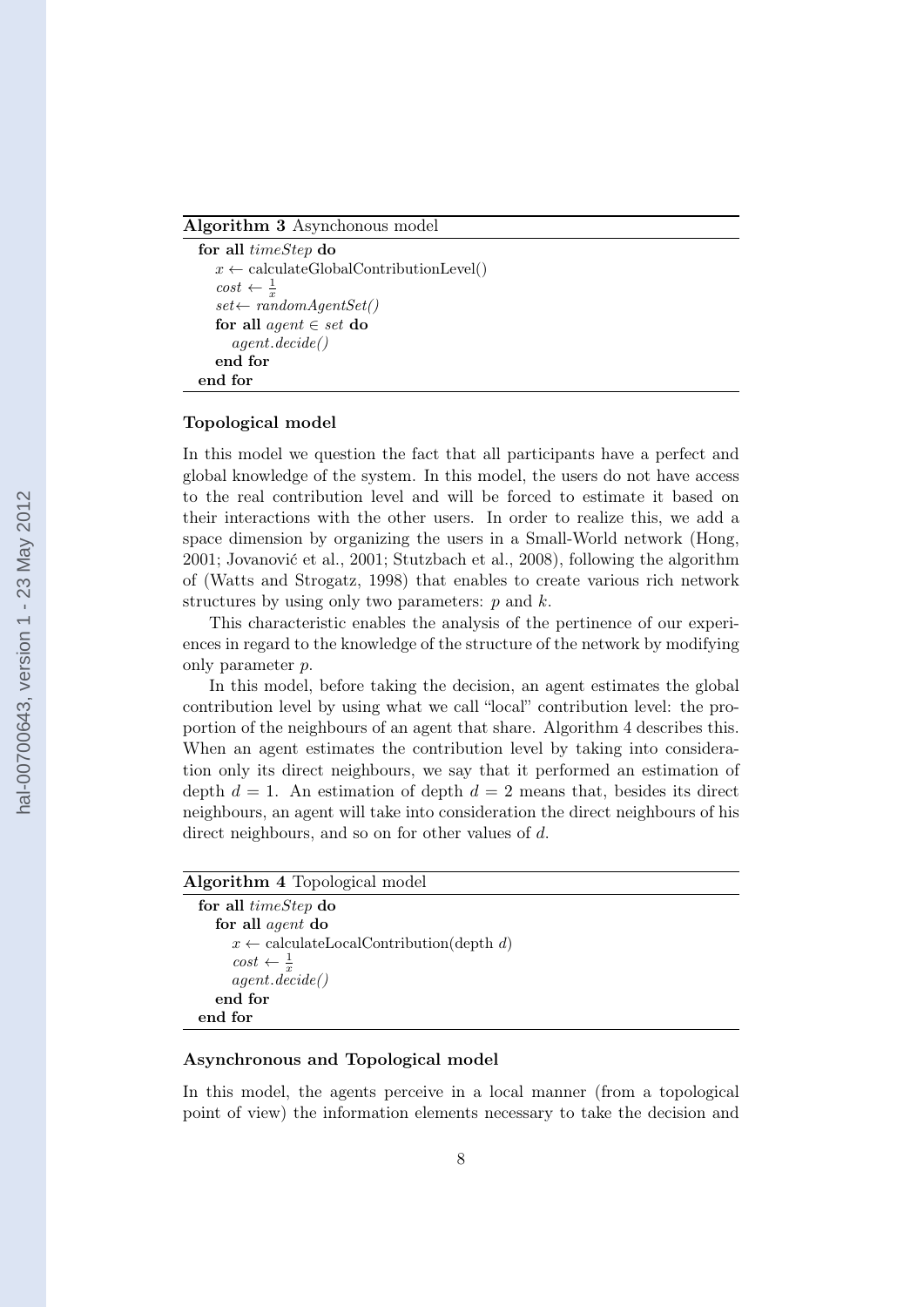<span id="page-11-0"></span>only a percentage of the agents will act at each time step of the simulations. As with the topological model, we have used a Small-World network with identical characteristics. Also, as with the asynchronous model, at each time step, only a percentage of the agents, chosen in a uniformly random way, will be scheduled to estimate the contribution level and decide to share or not. This is described in algorithm [5.](#page-1-0)

### Algorithm 5 Asynchronous and topological model

for all timeStep do  $set \leftarrow randomSet of Agents()$ for all *agent*  $\in$  *set* do  $x \leftarrow \text{calculateLocalContinution}(\text{depth } d)$  $cost \leftarrow \frac{1}{x}$ agent.decide() end for end for

|                              | Decision in  |        |
|------------------------------|--------------|--------|
| Model                        | Time         | Space  |
| Analytical                   | Synchronous  | Global |
| Iterated                     | Synchronous  | Global |
| Asynchronous                 | Asynchronous | Global |
| Topological                  | Synchronous  | Local  |
| Asynchronous and Topological | Asynchronous | Local  |

Table 1: Different dimensions present in the models of our study.

## Simulation

In this section, we shall compare the behaviour given by the models, based on analytical and experimental results.

Analytical models yield immediately the collective behaviour of a system, but in contrast, multi-agent models have to be simulated to get the collective behaviour.

We are interested in finding out if the system will collapse or stabilize, and in case it stabilizes, what is the stabilization value. We shall measure the mean stabilisation value. In the simulation scenarios, the values given to the different parameters of the models are as shown in table [2.](#page-12-0)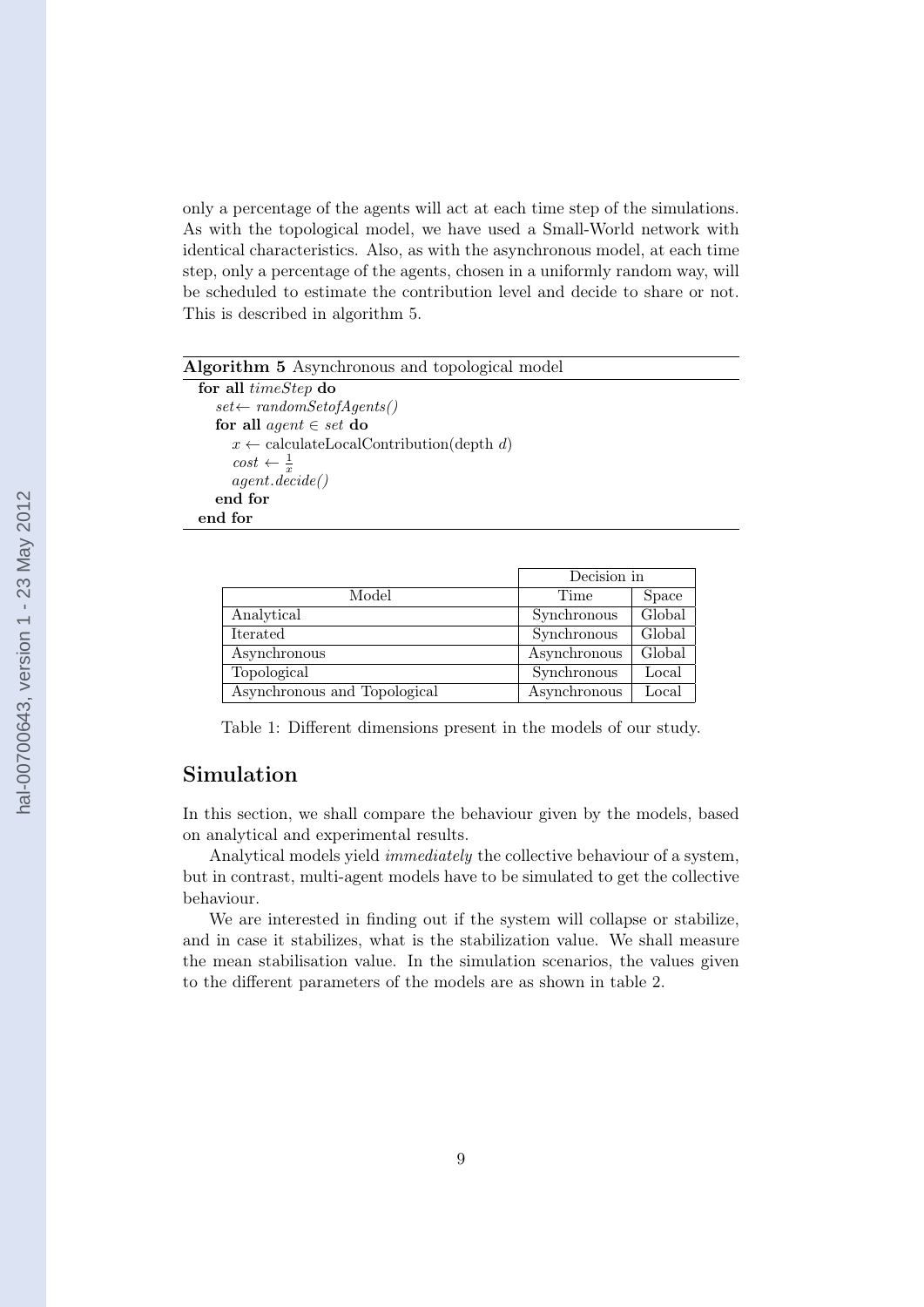- <span id="page-12-0"></span>•  $x_{init}$  varies from 0.05 to 1 by 0.05 increment
- The number of users  $N$  is 1000
- $\theta$  follows a uniform distribution probability  $U(0, \theta_{max})$  where  $\theta_{max} = 10$ .
- End of simulation criteria: a maximum of 200 time steps.
- The percentage of active agents varies from  $5\%$  to  $95\%$  by an increment of 5%
- Neighbourhood depth:  $d = \{1, 2, 3\}$
- Small-World network:  $k = 10$  and  $p = \{0, 0.25, 0.5, 0.75, 1\}$
- Each scenario is run 100 times

Table 2: Simulation scenarios resume

#### Analytical Results

The solution of the analytical model yields a fixed-point dynamics with the attractors  $x_1 = 0.88729833$  and  $x_2 = 0.11270167$ . This means that the contribution level stabilizes at  $88.7\%$  when the initial contribution level  $x_{init}$ is higher or equal to 11.2%, and that the contribution level will drop to zero if the initial contribution level  $x_{init}$  is lower than [1](#page-13-0)1,2%. Figure 1 illustrates the expected behaviour, according to this solution.

In the figures describing the simulation results, the attractors  $x_1$  and  $x_2$  predicted by the analytical model are identified where necessary with a horizontal and vertical line, accordingly. Each point represents the mean observed value after having executed 100 times the simulation of the model. We present as well in the figures the minimum and maximum values observed during the simulations.

#### Iterated model

The experiments reproduced the results predicted by the analytical model nearly all the times. In some of the experiments, around the attractor  $x_2$ , the final contribution level was not the one expected. This can be observed in figure [2a.](#page-15-0) We suppose that this is due to rounding errors. So, we consider that the system behaves in the same way as the analytical model predicts but within an error range resulting from the numerical simulation.

#### Asynchronous model

In the experiments done with this model, the proportion of active agents at each time step varied from 5% to 95%, in steps of 5%.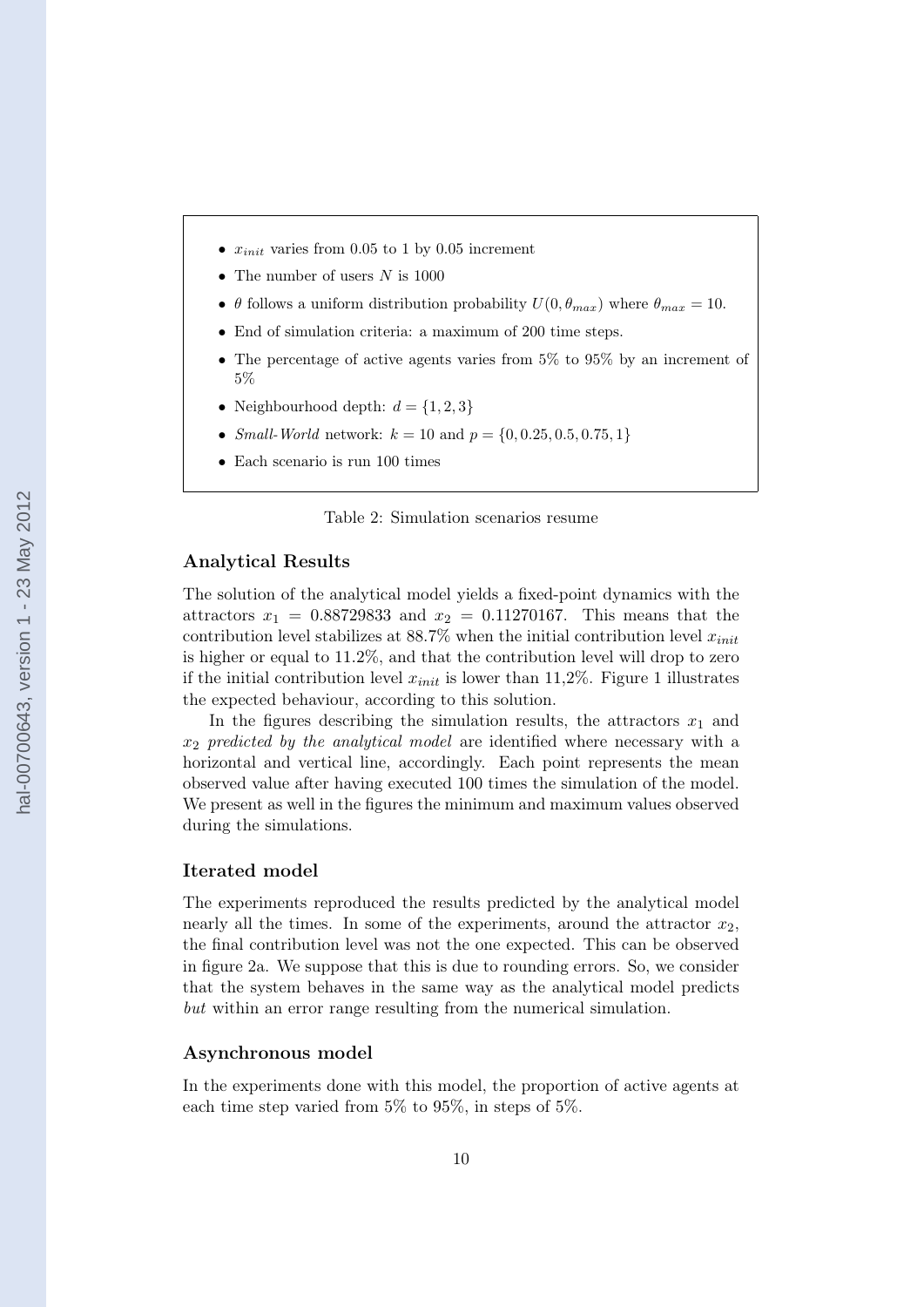<span id="page-13-0"></span>

Figure 1: Contribution level evolution as given by the analytical model with  $\theta_{max} = 10$  and different values of  $x_{init}$ .

It can be seen in figure [2c](#page-15-0) that, when there are 25% or more active agents in the system, the contribution level dynamics is the same as that of the iterated and analytical models. On the other hand, it can be seen in the figure describing the results of the asynchronous model with a small proportion of active agents (figure [2e\)](#page-15-0) that the smaller the proportion of active agents, the more the final value will be close to 80%, which is less than the value of  $x_1$  of the analytical model. In the inset of figure [2e,](#page-15-0) we can see that if the value of  $x_{init}$  is lower than 0.88, the value of  $x_f$  seems to approach asymptotically  $x_1$ . Also in the inset, we can see that if the value of  $x_{init}$  is higher than 0.88,  $x_f$  approaches asymptotically 0.88, remaining higher than  $0.88$ .

#### Topological model

With the topological model, the experiments consisted of varying, on one hand, the depth degree  $d$  of the neighbours used by each agent to estimate the cost of sharing, and on the other hand, the probability  $p$  that makes the network structured, Small-World or completely random. The values used for d are 1.2 and 3 and the ones for p are  $\{0.0.25, 0.50, 0.75, 1\}$ . We present here only the results for  $d = 1$  and  $d = 3$  in figures [2b](#page-15-0) and [2d](#page-15-0) respectively because they are sufficiently representative. For the network configured as a circular lattice  $(p = 0)$  the final contribution level starts to stabilize to a value higher than zero at values of  $x_{init}$  higher than 3% for  $d = 1$  and higher than 5% for  $d = 3$ . For the other configurations of  $p > 0$ , the stabilization of the contribution level to a value greater than zero starts at around 5%. For all these cases, the stabilization values greater than zero obtained when  $x_{init} < 7\%$  are not close to the value of the attractor  $x_1$ . Yet,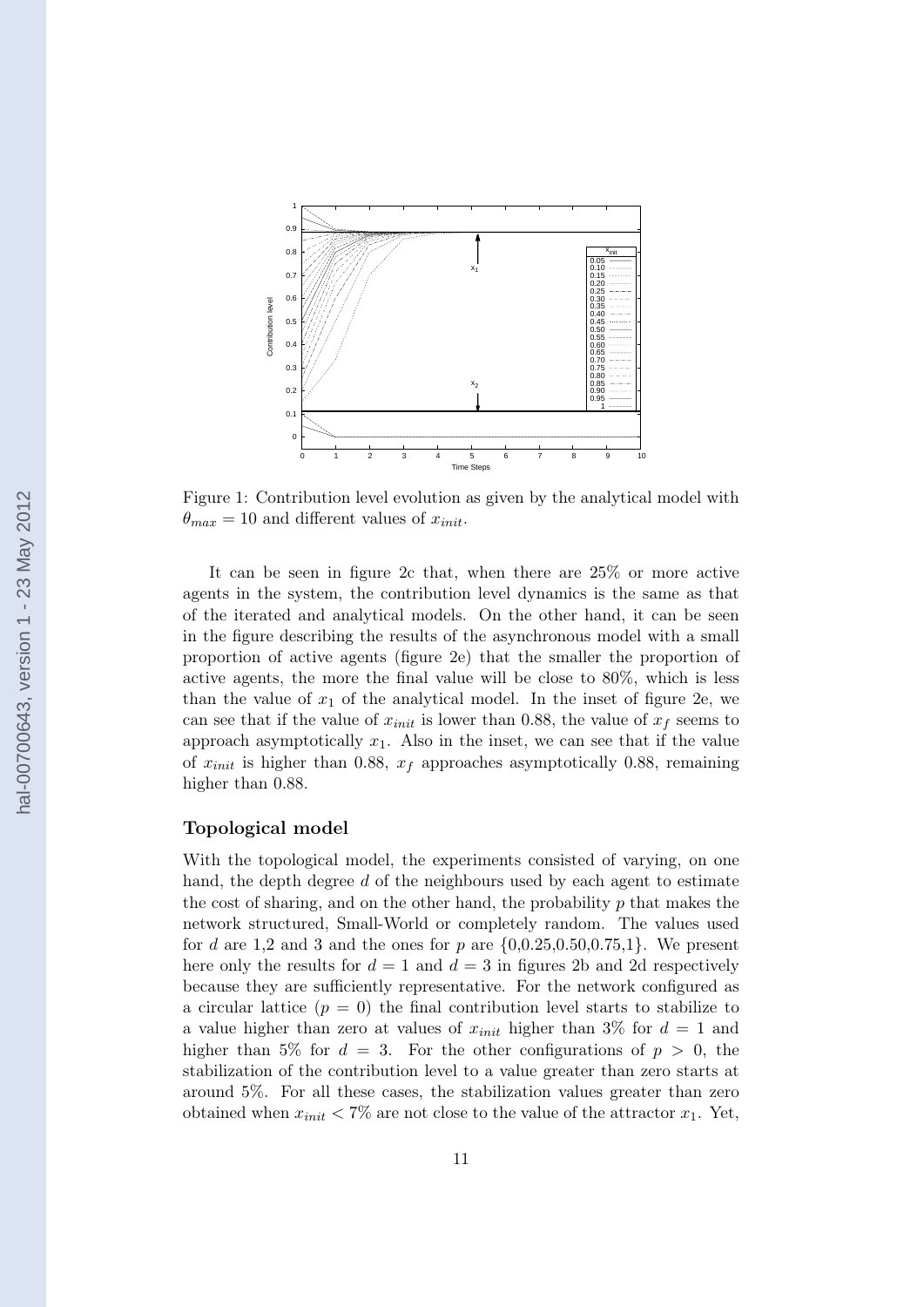it should be noticed that for a depth degree  $d = 3$ , the system exhibits the same behaviour as that of the iterated model except for the case where the network is configured as a circular lattice  $(p = 0)$ . This can be observed in figure [2d.](#page-15-0) Further, it should be noticed that, for the values of  $d = 1$  and  $d = 3$ , when  $p = 0$  the contribution level starts to stabilize at values higher than zero, sooner (in terms of  $x_{init}$ ) than when  $p > 0$ . This can be seen in figures [2b](#page-15-0) and [2d.](#page-15-0) Also, it can be seen in the same figures, that when the users have a poor perception of the global contribution level  $(d = 1)$ , the system will start to stabilize to a value other than zero (that is, will not collapse) at a proportion of sharing peers lower than that predicted by the analytical model.

#### Asynchronous and topological model

For the experiments done with this model, the values of  $d$  varied among 1,2 and 3, and also the values for the proportion of agents active at each time step varied from 5% to 95% in steps of 5%. We present only the results of the simulations for  $d = 1$  in figure [2f](#page-15-0) since they are sufficiently representative of the other values of d.

As depicted in figure [2f](#page-15-0), the final contribution level  $x_f$  becomes zero when the proportion of active agents per time step is lower than 25%. It can also be seen in the figures that when the initial contribution level is greater than 25%, the contribution level stabilizes at values around 80% when the proportion of active agents per time step is near 95%.

It shall also be noticed that:

- in figure [2c](#page-15-0) the asynchronous model with  $25\%$  of active agents stabilizes at the value predicted by the analytical model.
- in figure [2b](#page-15-0) the topological model (with  $100\%$  of active agents) stabilizes at the value predicted by the analytical model,
- in figure [2f](#page-15-0) the asynchronous and topological model with 50% and 75% of active agents per time step stabilizes at values between 35% and 65%, far from those predicted by the analytical model.

Finally, we observed in the experiments conducted with the asynchronous and topological model, that when the network has a structure that is close to random (that is, as  $p$  grows to values near 1), the stabilization values will be higher, in regard to the proportion of agents active per time step.

## Discussions

The question motivating our study was to evaluate the implications of additional time and space dimensions, in regard to the behaviour of the system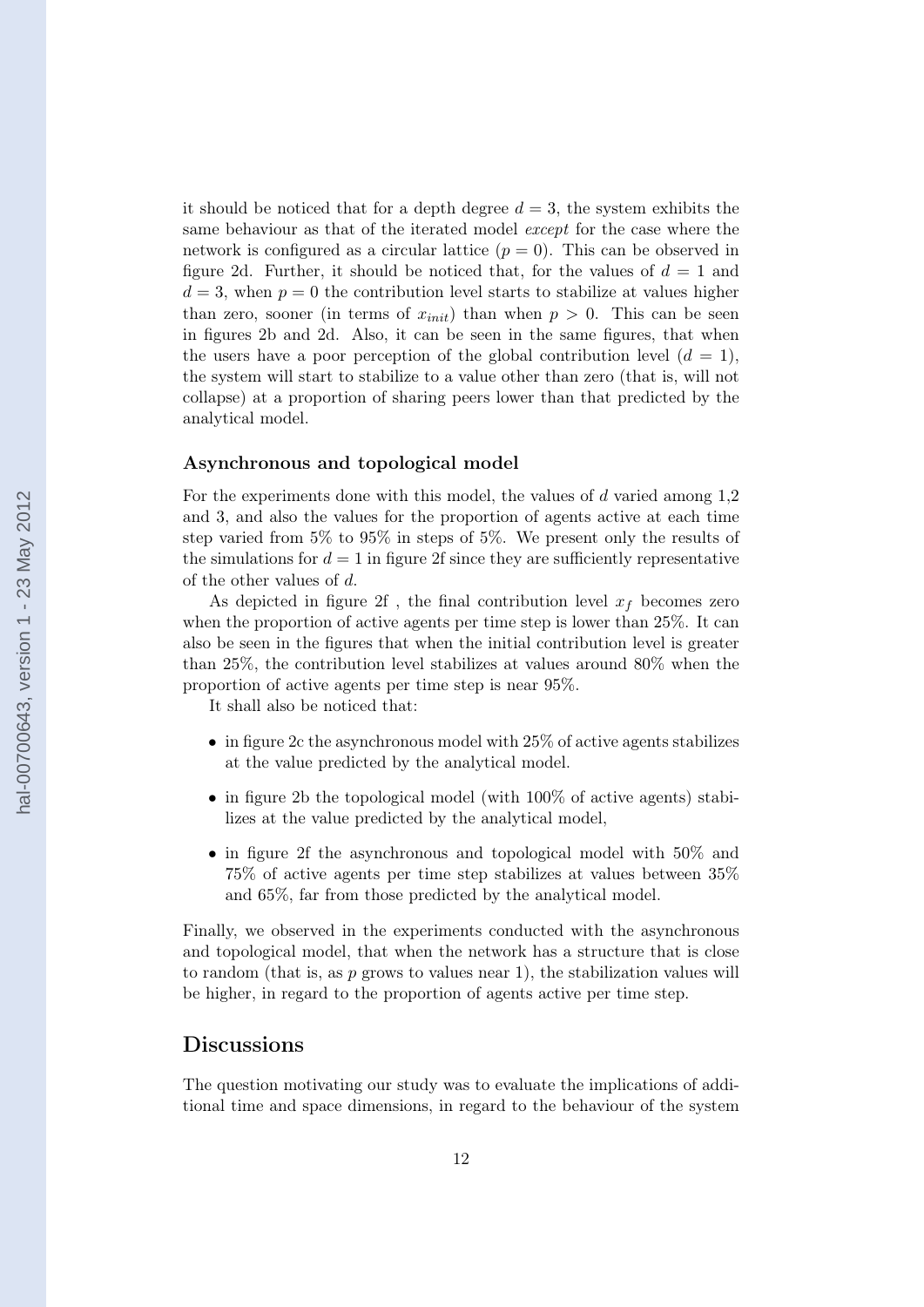<span id="page-15-0"></span>

(a) Iterated model. Mean, minimum and (b) Topological model. Mean, minimum maximum values of the final contribution and maximum values of final contribution for level. depth  $d = 1$ .



(c) Asynchronous model. Mean, minimum and (d) Topological model. Mean, minimum and maximum values of the final contribution level maximum values of final contribution for depth with 25 %, 50 %, 75 % and 95 % of actived = 3. agents.



(e) Asynchronous model. Mean, minimum(f)  $p = 0.75$ . Asynchronous and topological and maximum values of the final contribution model. Mean, minimum and maximum values level with 5 %, 10 % and 15 % active agents of the final contribution level with depths  $d =$ 1 with 10%, 25%, 50%, 75% and 95% active agents.

Figure 2: Experimental results of the multi-agent models.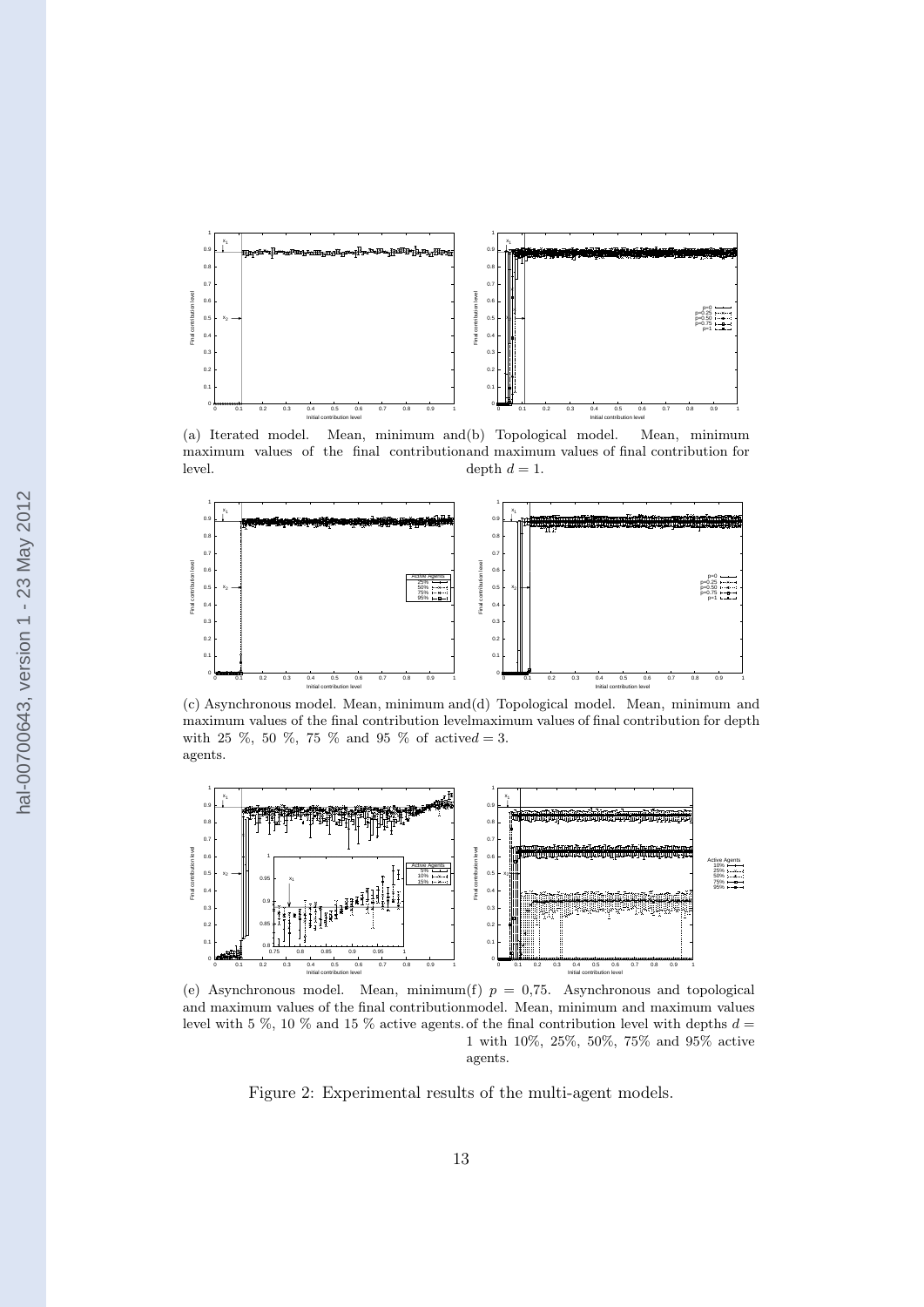(which in turn is the object of study of our models). It is possible to answer to the question according to two different points of view.

The first one is the quantitative behaviour of the system, that is, is the network stable at the same proportion of sharing peers, no matter which model is used? The second one is concerned with the qualitative behaviour. It can consider different aspects such as: is the system active or has it collapsed? Is the system stabilizing (at different proportions of sharing peers, depending on the model)?

In the following sections we intend to answer these questions, using the models when possible or using the experimental results.

#### A priori equivalence conditions of the models

A starting point to compare the different models, is identifying the a priori equivalence conditions under which the models should agree in their answers. Table 3 shows a resume of the equivalence conditions.

| Model            | Equivalence Condition                            |
|------------------|--------------------------------------------------|
| Iterated         | Equivalent $\pm$ precision of numerical calculus |
| Asynchronous     | $\%$ active agents $\rightarrow$ 100             |
| Topological      | $d \to \infty$                                   |
| Asynchronous and | $d \to \infty$                                   |
| Topological      | $\%$ active agents $\rightarrow$ 100             |

Table 3: A priori equivalence conditions of the models. The multi-agent models can a priori, under certain conditions reproduce the results of the analytical model. Conversely, this table emphasizes that the analytical model can not reproduce a priori the whole spectrum of results of the multi-agent models.

If we use the iterated model, we can expect to see the same results as those of the analytical model, plus the error induced by the numerical calculus.

In the case of *topological* model, there can be two kinds of equivalence when an agent has a perfect global knowledge of the contribution level: if an agent can interact with all the other agents and if an agent can estimate the contribution level at the maximal depth possible

From a broader perspective, the higher the depth or the more the graph is completely connected, the more the results should be close to those of the iterated or analytical models.

The asynchronous model is equivalent to the iterated or analytical model if all the agents decide to share or not at the same time step. We can assert from a broader perspective that the more the proportion of agents are active at a time step, the more the results will be close to those of the analytical or iterated model.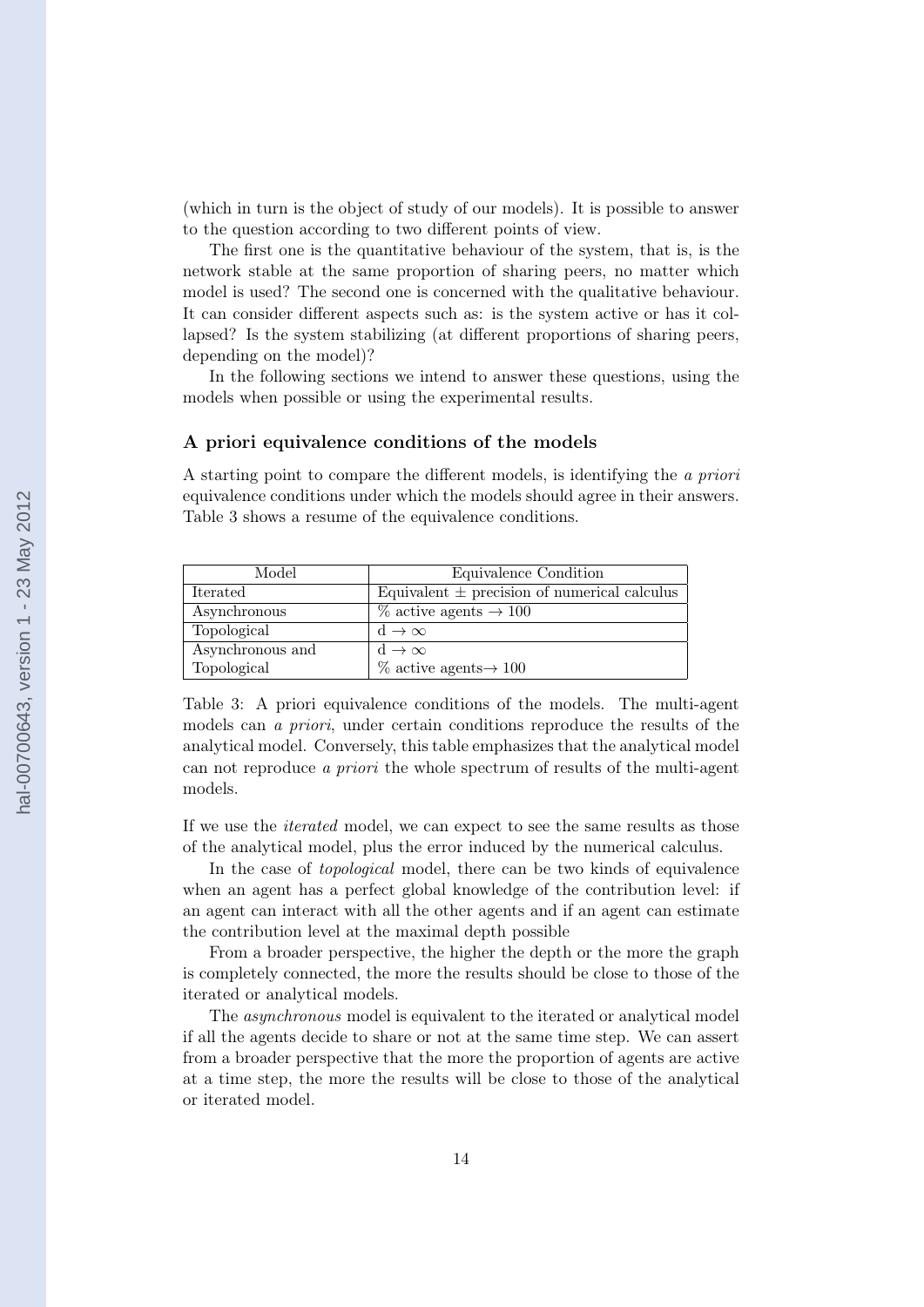Finally, the asynchronous and topological model needs to fulfil two conditions at the same time to be equivalent with the other models: on the one hand, a big proportion of agents must be active at each time step, and on the other hand, the agents should be able to interact with a lot of other agents.

These equivalences are confirmed by our experimental results.

#### Comparison of the models in terms of the experimental results

The simulation results show that, although we could identify equivalences between the models in some cases, they only appear under certain conditions. For example, both the asynchronous model and the topological model show the same qualitative behaviour as the analytical or iterated model when  $x_{init} \geq x_2$  (stabilisation at a fixed value), but it is not the same case when  $x_{init} < x_2$  (there is no systematic collapse of the system). The asynchronous and topological model has the inverse behaviour: it agrees with the analytical and iterated models when  $x_{init} < x_2$  (collapse) but when  $x_{init} \ge x_2$ , it stabilizes with a certain deviation around the final stabilisation value.

Another point of view to consider is the resolution time. With the analytical model, we have an immediate answer to the question of the dynamics of the phenomenon without needing to feed it with the amount of users in the system, provided a solution to the model is available. This is not the case with the multi-agent models, where we are forced to give values to the parameters of the model before simulating. In our study case, this implies, for instance, to have an estimation of the amount of users in the system, the kind of network, the rate of connection and disconnection or their update frequency. Moreover, the behaviour of the system will be obtained by aggregating the individual values of the contribution level.

Given that we have some equivalences, it is possible to determine which model to use, depending on initial conditions. Specifically, we could say that for the models that give answers similar to those of the analytical and iterated models when  $x_{init} \geq x_2$ , we do not have to run simulations to know which is going to be the final stabilisation value, and even less, to specify the initial parameters (namely, those of the graph building algorithm).

Nonetheless, if we are interested in the process that leads to the results, or in the variability of the final values, only the multi-agent models allow to answer to this question.

Generally speaking, the multi-agent models are richer than the analytical model because they allow to modify the time during which the users are in action, and also, they allow to modify the space in which they find themselves and thus their perceptions of the environment. Hence, they are easier to be used to answer to a whole family of questions holding some wide hypotheses. Therefore, passing from the model proposed by [\(Feldman et al., 2006\)](#page-20-0), to a model where generosity follows a distribution other than uniformity, is easy with the multi-agent models, but can be complicated with the analytical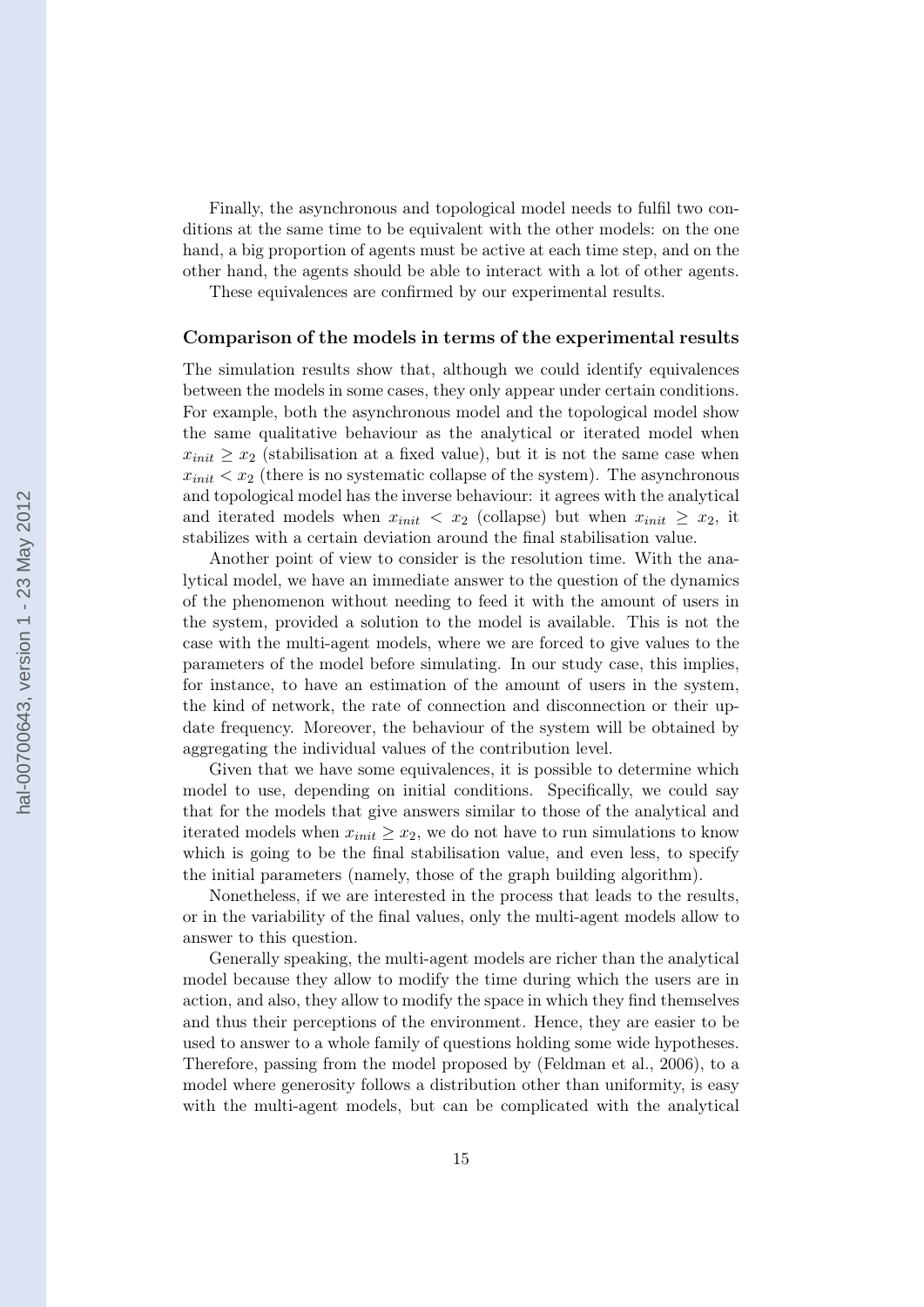model.

## Conclusion

This report studies the influence of the integration of time and space dimensions when modelling a collective phenomenon. We compared five different models of the free-riding phenomenon where the individual decision mechanism remains unchanged while different hypotheses about the modelling of time and space are made. We have demonstrated that such hypotheses can produce contradictory results. We claim that care must be taken when modelling and simulating collective phenomena. In particular, attention must be paid when using multi-agent models, that include time and space dimensions. The hypotheses made about these dimensions have an influence on the answers given by the model.

Moreover, this may be the case both at the qualitative level and at the quantitative level, as shown by the results obtained with the asynchronous and topological model. We found equivalence criteria between the models, as well as value ranges under which a model with a global point of view (analytical model) can be used to answer questions regarding local parameters. Multi-agent models are well suited for modelling collective phenomena because they include both, the individual level of description, and the global. This is an advantage over analytical models that directly describe the global behaviour because they allow to study the influence that local interactions have over the global behaviour of the system. Nonetheless, when using a multi-agent model, special attention must be paid to the way the time and space dimensions are defined in it. If the hypotheses made regarding those dimensions are not fully stated, the range of applicability of the answers given by the model may be uncertain. Our work shows also that analytical models and individual-based models may be complementary [\(Grimm and](#page-20-0) [Railsback, 2005\)](#page-20-0). In our results, we find (generally speaking) two attractors in the dynamics of the system (either the contribution level stabilizes, or it becomes zero). However, the analytical model cannot specify the exact value of the attractors (nor its variability) for each of the network configurations, no matter if it includes the time or the space dimensions (local characteristics integration). Also, it cannot describe the process underlying the dynamics but it captures the essence of the dynamics (stabilisation).

In a broad sense, our work in centred around knowing the validity domains of a group of models. That is, to know under which limits the results given by a model can be considered as useful. This question is unavoidable and very important when the model is to be used beyond the comprehension of the phenomenon it represents: for instance, when the model outcomes are used as predictions of the behaviour of the system for regulation purposes.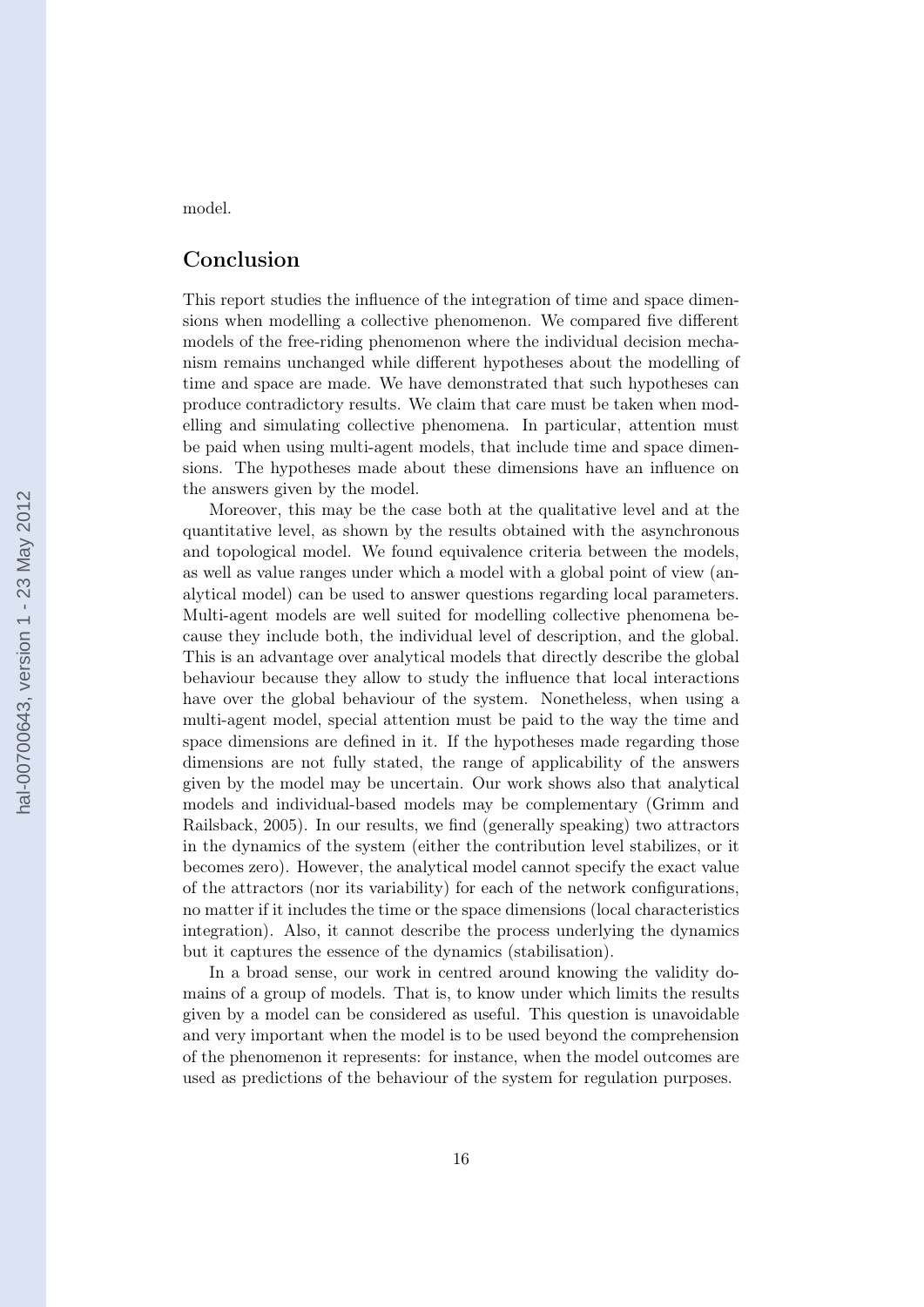## <span id="page-19-0"></span>Bibliography

- Adar, E. and Huberman, B. A. (2000). Free riding on gnutella. First Monday, 5(10). [online].
- Axtell, R. (2001). Effects of Interaction Topology and Activation Regime in Several Multi-Agent Systems. In Moss, S. and Davidsson, P., editors, Multi-Agent-Based Simulation, volume 1979 of Lecture Notes in Computer Science, pages 33–48. Springer Berlin / Heidelberg. 10.1007/3-540-44561- 7\_3.
- Caron-Lormier, G., Humphry, R. W., Bohan, D. A., Hawes, C., and Thorbek, P. (2008). Asynchronous and synchronous updating in individual-based models. Ecological Modelling, 212(3-4):522–527.
- Chevaillier, P., Bonneaud, S., Desmeulles, G., and Redou, P. (2009). Experimental Study of Agent Population models with a Specific Attention to the Discretization Biases. In Proceedings of the European Simulation and Modelling Conference, ESM'09, EUROSIS, The European Simulation Society. AI-Akaidi, M. (ed.), pages 323–331. The European Simulation Society.
- Cornforth, D., Green, D. G., and Newth, D. (2005). Ordered asynchronous processes in multi-agent systems. Physica D: Nonlinear Phenomena, 204:70–82+.
- Costa-Montenegro, E., Burguillo-Rial, J., Rodriguez-Hernandez, P., Gonzalez-Castano, F., Curras-Parada, M., Gomez-Rana, P., and Rey-Souto, J. (2008). Multi-Agent System Model of a BitTorrent Network. In Software Engineering, Artificial Intelligence, Networking, and Parallel/Distributed Computing, 2008. SNPD '08. Ninth ACIS International Conference on, pages 586–591.
- Delgado, J. (2002). Emergence of social conventions in complex networks. Artificial Intelligence, 141(1-2):171–185.
- Fatès, N. and Chevrier, V. (2010). How important are updating schemes in multi-agent systems? An illustration on a multi-turmite model. In Proceedings of the 9th International Conference on Autonomous Agents and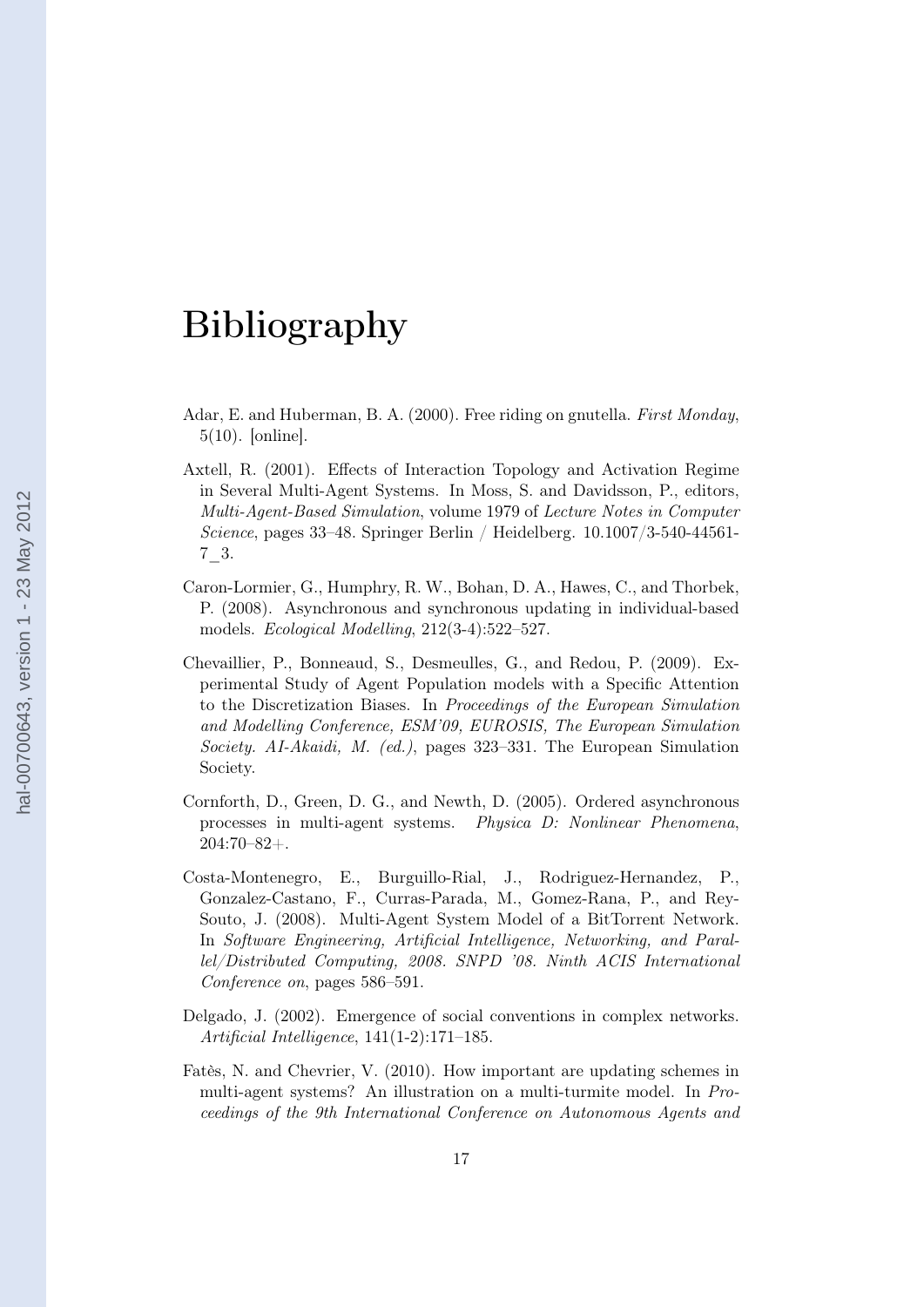<span id="page-20-0"></span>Multiagent Systems, volume 1, pages 533–540. International Foundation for Autonomous Agents and Multiagent Systems.

- Feldman, M., Papadimitriou, C. H., Chuang, J., and Stoica, I. (2006). Freeriding and whitewashing in peer-to-peer systems. IEEE Journal on Selected Areas in Communications, 24(5):1010–1019.
- Ferber, J. (1999). Multi-Agent Systems: An Introduction to Distributed Artificial Intelligence. Addison-Wesley.
- Ge, Z., Figueiredo, D., Jaiswal, S., Kurose, J., and Towsley, D. (2003). Modeling peer-peer file sharing systems. In IEEE INFOCOM 2003. Twenty-Second Annual Joint Conference of the IEEE Computer and Communications Societies.
- Goldstone, R. and Janssen, M. (2005). Computational models of collective behavior. Trends in Cognitive Sciences, 9(9):424–430.
- Grimm, V. and Railsback, S. (2005). Individual-based modeling and ecology. Princeton Univ Pr.
- Hong, T. (2001). Performance. In Oram, A., editor, Peer-to-Peer Harnessing the Power of Disruptive Technologies, chapter 14, pages 203–241. O'Reilly Media.
- Hua, J.-S., Huang, S.-M., Yen, D. C., and Chena, C.-W. (2011). A dynamic game theory approach to solve the free riding problem in the peer-to-peer networks. Journal of Simulation.
- Huberman, B. A. and Glance, N. S. (1993). Evolutionary games and computer simulations. Proceedings of the National Academy of Sciences of the United States of America, 90(16):7716–7718.
- Jian, L. and MacKie-Mason, J. (2008). Why share in peer-to-peer networks? In Proceedings of the 10th international conference on Electronic commerce. ACM New York, NY, USA.
- Jovanović, M., Annexstein, F., and Berman, K. (2001). Modeling peer-topeer network topologies through small-world models and power laws. In IX Telecommunications Forum, TELFOR.
- Kittock, J. (1993). Emergent conventions and the structure of multi-agent systems. In Proceedings of the 1993 Santa Fe Institute Complex Systems Summer School. Citeseer.
- Macal, C. and North, M. (2010). Tutorial on agent-based modelling and simulation. *Journal of Simulation*,  $4(3):151-162$ .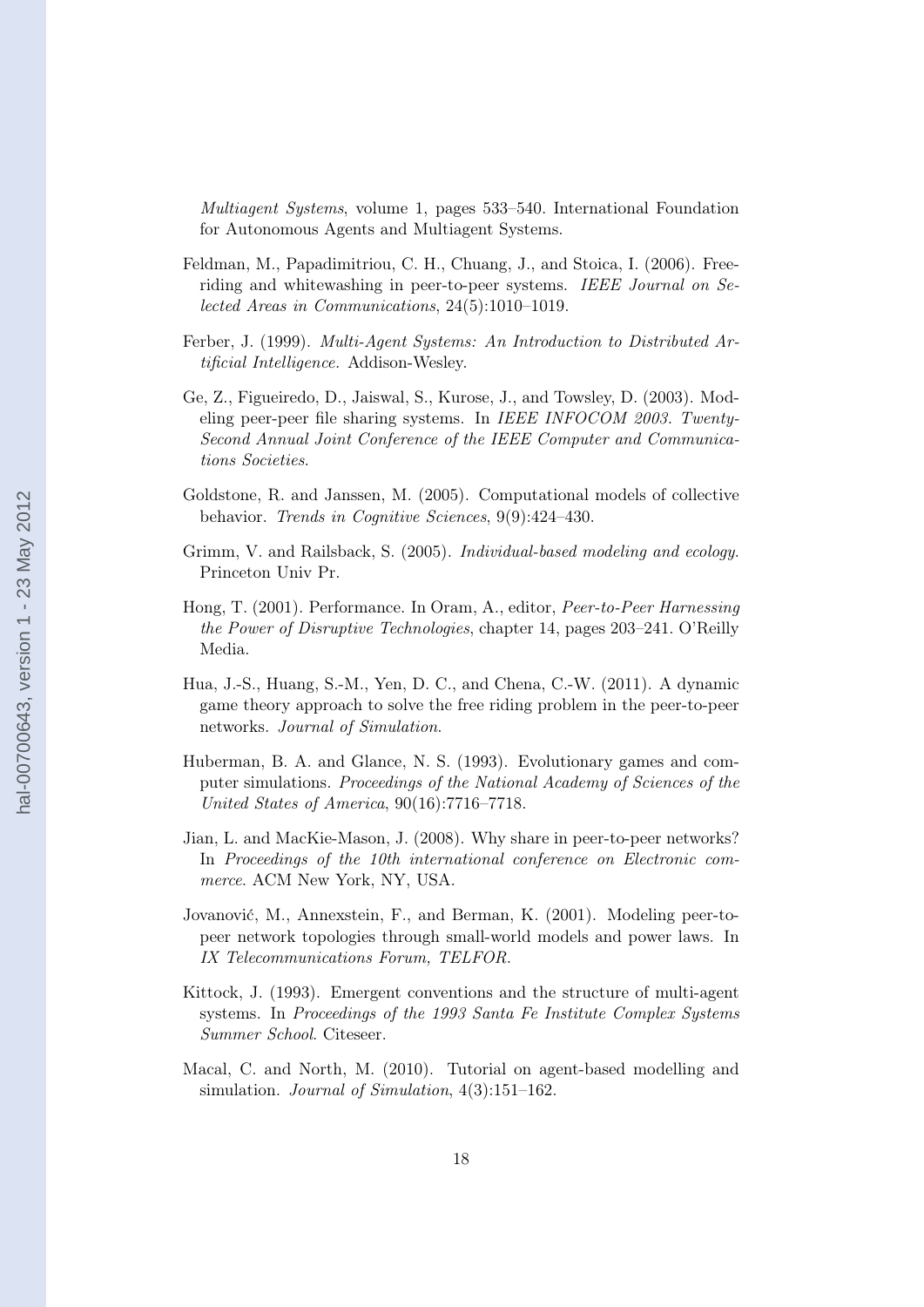- <span id="page-21-0"></span>Minsky, M. (1965). Matter, Mind and models. In Proceedings of International Federation of Information Processing Congress, volume 1, pages 45–49.
- Miralles, J. C., López-Sánchez, M., and Esteva, M. (2009). Multi-agent system adaptation in a peer-to-peer scenario. In Proceedings of the 2009 ACM symposium on Applied Computing, SAC '09, pages 735–739, New York, NY, USA. ACM.
- Mitchell, M., Thomure, M., and Williams, N. (2006). The Role of Space in the Success of Evolutionary Learning. In Artificial life X: proceedings of the Tenth International Conference on the Simulation and Synthesis of Living Systems, volume 10, page 118. The MIT Press.
- Parunak, H., Savit, R., and Riolo, R. (1998). Agent-Based Modeling vs Equation-Based Modeling: A Case Study and Users' Guide. Lecture Notes in Computer Science, 1534:10–25.
- Phan, D. and Amblard, F., editors (2007). Agent-based modelling and simulation in the social and human sciences. GEMAS Studies in Social Analysis. Bardwell.
- Ramaswamy, L. and Liu, L. (2003). Free riding: A new challenge to peerto-peer file sharing systems. In Proceedings of the Hawaii International Conference on Systems Science, page 220.
- Sen, O. and Sen, S. (2010). Effects of Social Network Topology and Options on Norm Emergence. In Padget, J., Artikis, A., Vasconcelos, W., Stathis, K., da Silva, V., Matson, E., and Polleres, A., editors, Coordination, Organizations, Institutions and Norms in Agent Systems V, volume 6069 of Lecture Notes in Computer Science, pages 211–222. Springer Berlin / Heidelberg.
- Shoham, Y. and Tennenholtz, M. (1997). On the emergence of social conventions: modeling, analysis, and simulations. Artificial Intelligence, 94(1- 2):139–166.
- Stutzbach, D., Rejaie, R., and Sen, S. (2008). Characterizing unstructured overlay topologies in modern P2P file-sharing systems. IEEE/ACM Transactions on Networking, 16(2):267–280.
- Vassilakis, D. and Vassalos, V. (2007). Modelling real p2p networks: The effect of altruism. In Seventh IEEE International Conference on Peer-to-Peer Computing, 2007. P2P 2007, pages 19–26.
- Villatoro, D., Sen, S., and Sabater-Mir, J. (2011). Exploring The Dimensions Of Convention Emergence In Multiagent Systems. Advances in Complex Systems, 14(2):201–227.